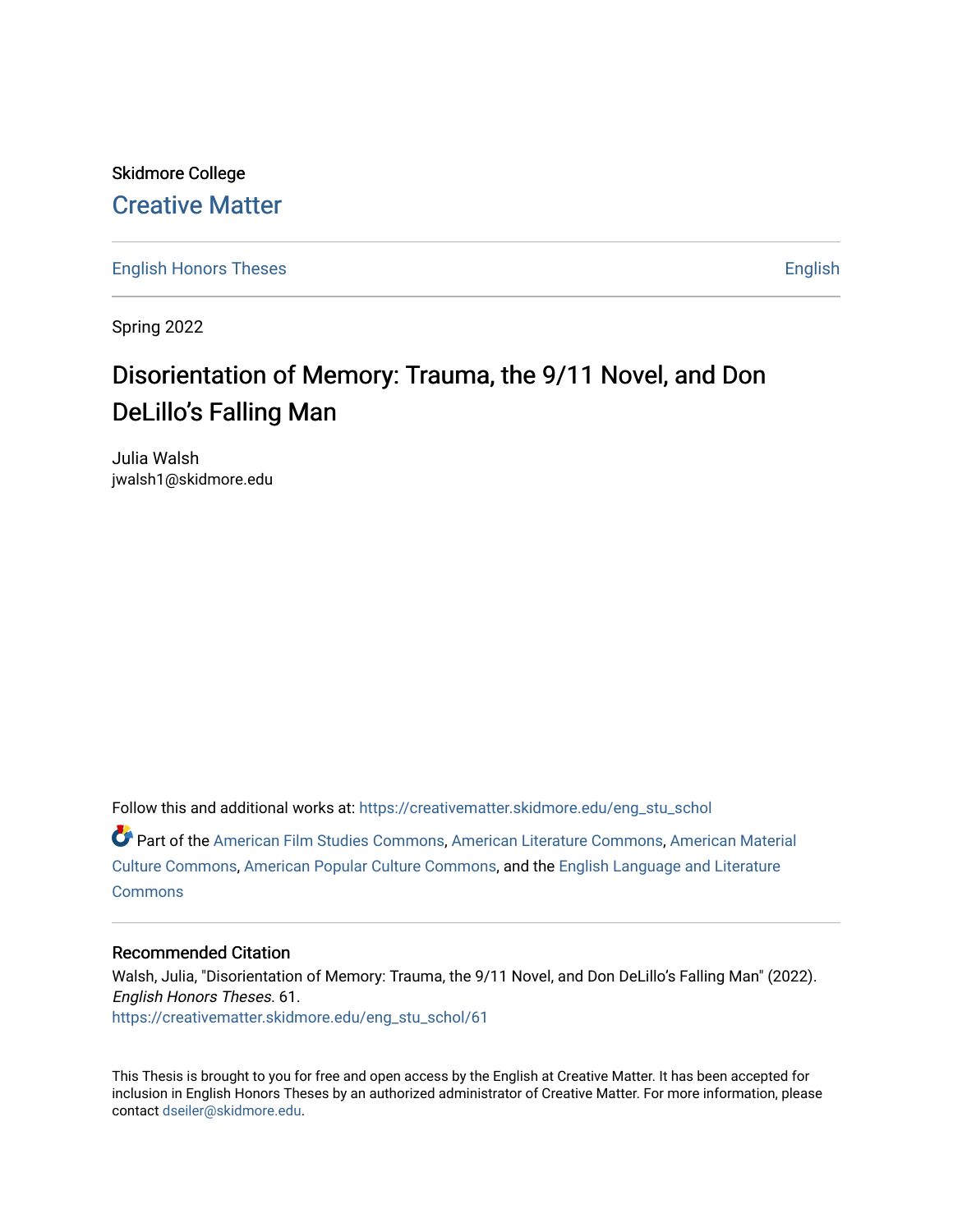Skidmore College | Senior Capstone

Disorientation of Memory:

Trauma, the 9/11 Novel, and Don DeLillo's *Falling Man*

Julia Walsh

Professor Wientzen

EN 375: What Was Postmodernism?

Spring 2022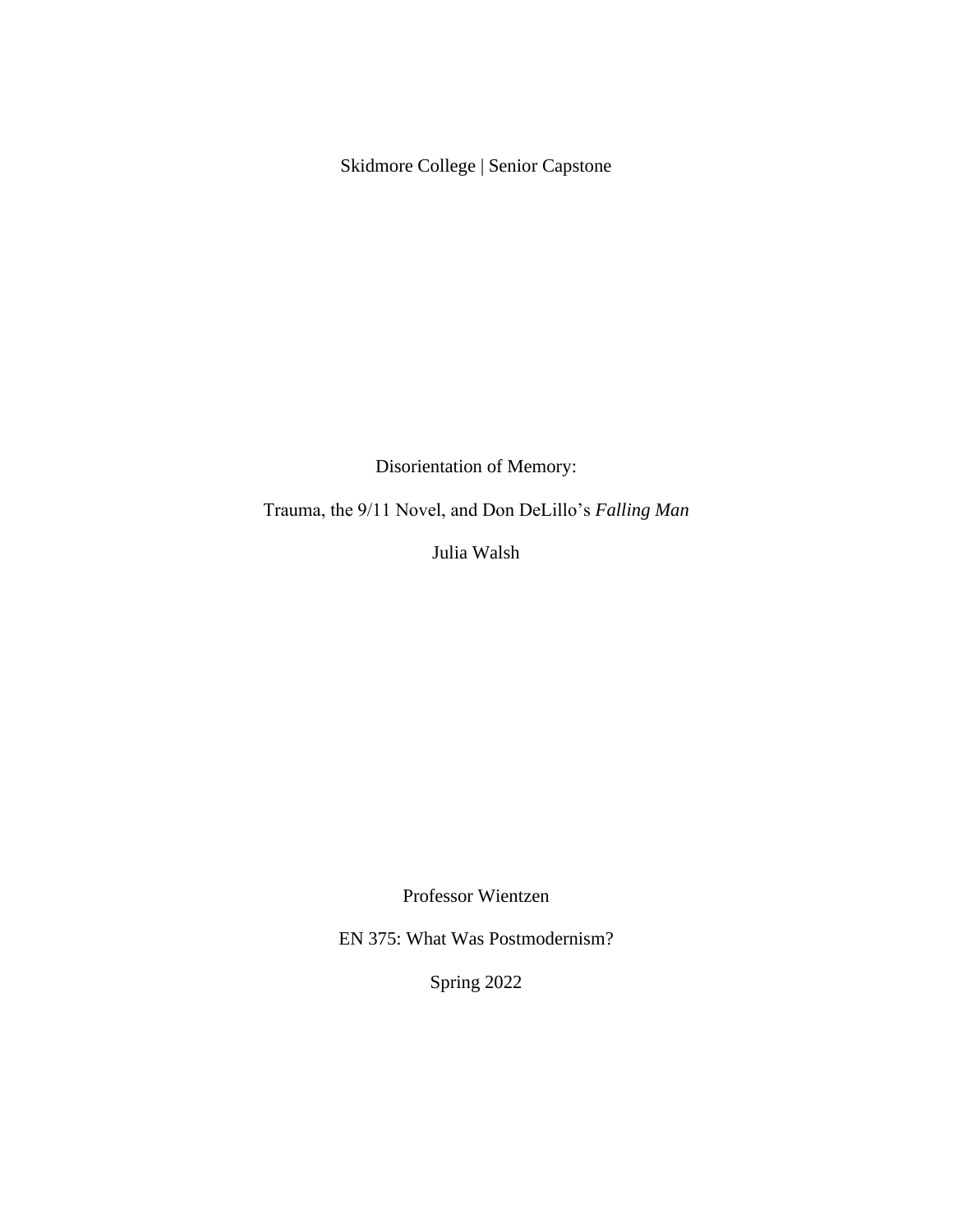September  $11<sup>th</sup>$ , 2001 was an incredibly pivotal moment in American history. Between the rise of technology in the average American household and the twenty-four-hour news cycle, 9/11 became one of the first live television tragedies. Because of the oversaturation of media surrounding the attacks, anyone who was a witness to the event, or witnessed the coverage of the event, vividly remembers their experience. Many who have detailed memories of September 11<sup>th</sup> can remember the feelings of confusion and disorientation as the attacks were occurring and as they were being covered on the news. 9/11 was a poignant day for American citizens and globally as well, as the attacks were broadcasted beyond the borders of the United States. Though everyone has their own memory regarding the event, it caused widespread national feelings of grief, disbelief, and shock. The emotions of the event have severely impacted all realms of life, as people have been left for decades after 9/11 searching for meaning within one of the most confusing and terrifying moments of American history. The attacks on the World Trade Center disturbed American life and affected the socio-political landscape; causing many changes to the post-9/11 world.

It wasn't long before the events of 9/11 began to be reflected in literature as well as film and visual arts. Within literature, there has been a genre<sup>1</sup> that has formed in the past few decades since 9/11 that interacts with the event on the page to make sense or challenge notions about September  $11<sup>th</sup>$ . This genre, the 9/11 novel, often explores trauma, familial relationships, xenophobia, and memory as ways to unpack the events of 9/11 and make sense of the tragic day. Many of these novels situate themselves in family or spousal relationships to make sense of twenty-first-century tragedy in a private space. The genre also allows for authors to explore

<sup>&</sup>lt;sup>1</sup> The 9/11 novel has been categorized as a genre by many scholars, one being Elizabeth Anker in her work on *Falling Man*, as some 9/11 novels put the events of 9/11 at the center of the work, while others deal with the event implicitly. Therefore, using the term "genre" creates an umbrella category for all of these works.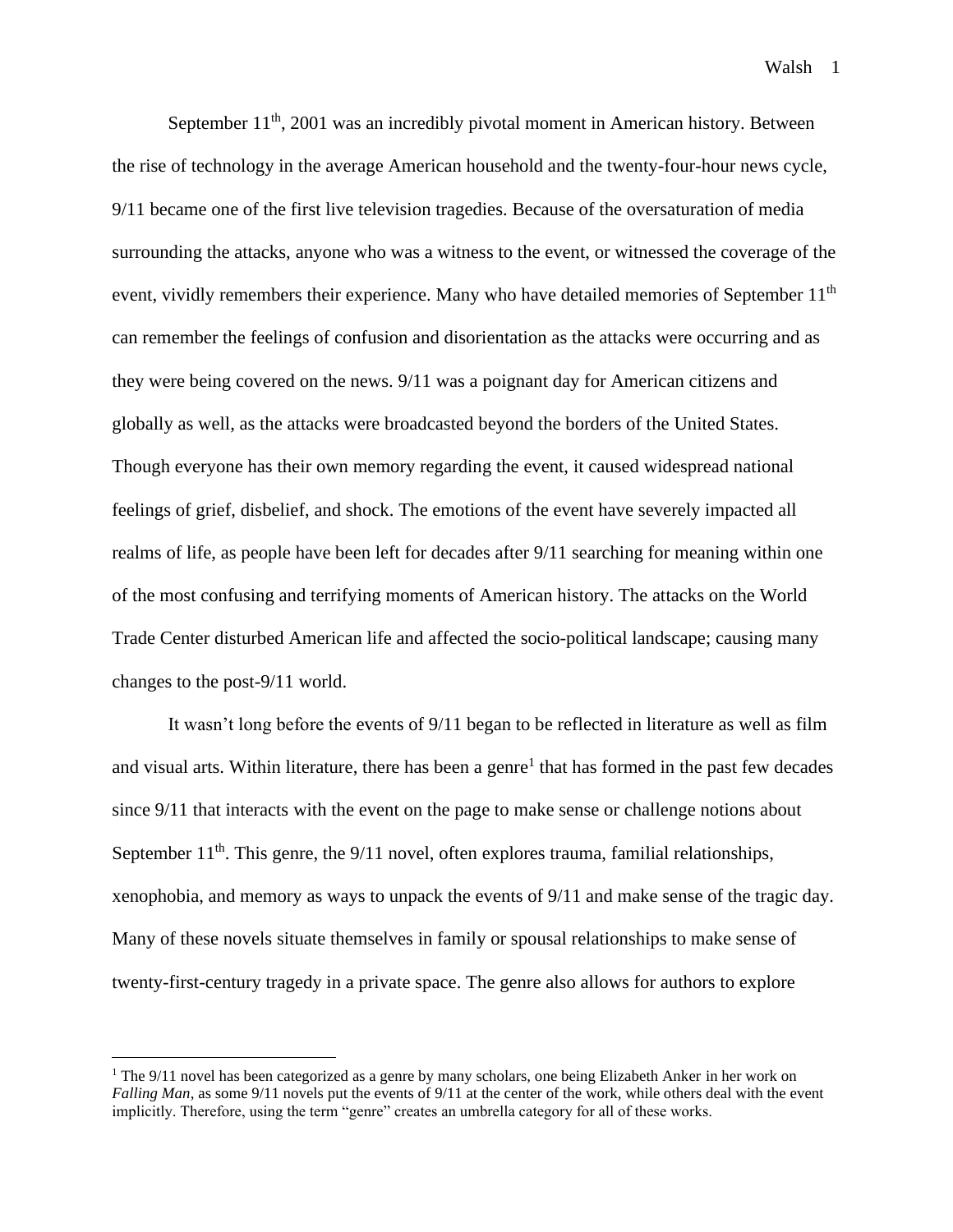emotions away from the media and public spectacle of the event. Scholar Arin Keeble defines the 9/11 novel as "artifacts [that] have cumulatively much to say about the nuances and patterns of the wider Western response to 9/11… it is the novel form that allows for in-depth textual analysis of this conflictedness" (Keeble 5-6). These novels can be treated as artifacts of the post-9/11 condition by detailing how the event affected the American landscape both privately and publicly. Authors like Don DeLillo, Jonathan Safran Foer, and Claire Messud took the space on the page to conceptualize a fictional world that mimics the reality of 9/11 in order to explore the "conflictedness" of how the event impacted the world.

Don DeLillo's *Falling Man*, published in 2007, is the quintessential 9/11 novel. The novel follows a family living in New York City as they deal with the lasting impacts of 9/11 on their family dynamics. Keith, the patriarch, is a survivor of the attacks as he was working in the first tower when the plane hit. The narrative jumps from one family member to the next, attempting to unearth meaning from the event and resituate the family in a disrupted post-9/11 world. Scholar Linda Kauffman analyzes DeLillo's motives, writing:

DeLillo simultaneously pays tribute to 9/11's victims. His helplessness and grief— for them, the city, the nation— is profound… There is something empty in the sky. The writer tries to give memory, tenderness, and meaning to all that howling space... [DeLillo] tries 'desperately' to imagine the unspeakable: the horror of the moment of impact in the towers (Kauffman 22)

DeLillo's novel not only pays tribute to the survivors, but also acknowledges the struggles they endure privately, within the family, and in their personal life in a post-9/11 world. From PTSD triggers to memory gaps, DeLillo investigates what a survivor's world looks like on the page. Scholar Silvia Caporale Bizzini examines DeLillo's motives further by arguing that *Falling Man*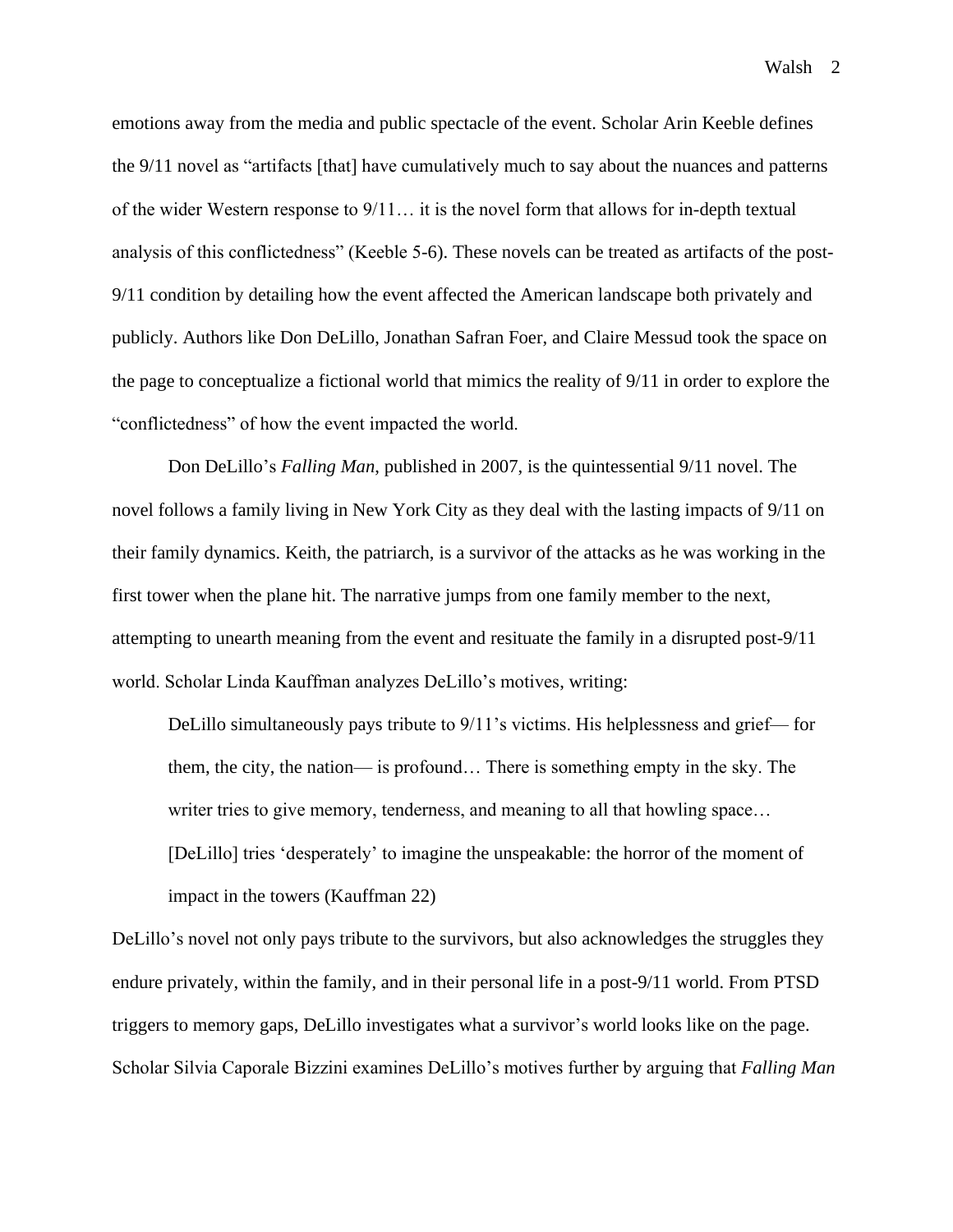"seeks to understand, through depictions of grief and memory work, the events that took place… [the text] projects onto the reader the epistemological chaos, insecurity, and uncertainty of Western societies in the wake of 9/11" (Bizzini 41). DeLillo writes not only for survivors by depicting "grief and memory" but also attempts to allow non-survivors, readers who were not directly impacted by the attacks, to grasp what trauma from 9/11 looks like. DeLillo is experimental in his form within the novel, using fragmentation and disorientation to explore the nuances of memory function during and after a traumatic event. These nuances of memory delve into complications of remembrance such as PTSD, memory impairment diseases, and the impact of media on memory. Through DeLillo's usage of literary forms, he is suggesting that memory and trauma are complicated parts of a survivor's identity, and he uses the space on the page to portray this to non-survivor readers.

## **Narrative Structure as Mimicry of PTSD**

9/11 novels not only help the reader understand characters' emotions or feelings regarding the traumatic event but also immerses the reader within the traumatic event. Alan Gibbs, a scholar of trauma narratives, suggests that in many texts of the late twentieth century there was "a fascination with the experimental forms employed in the representation of trauma… There emerges at this time [after 9/11] a preoccupation with formal devices that become established methods of depicting trauma, including fragmentation, dislocation, and repetition" (Gibbs 47). In order to represent the experience and emotion of a traumatic event, authors of 9/11 novels employ many different literary and thematic techniques. DeLillo employs fragmentation and disorientation in the plot and form of the novel to mimic the event of 9/11 and the manifestation of Post-Traumatic Stress Disorder (PTSD) in trauma victims.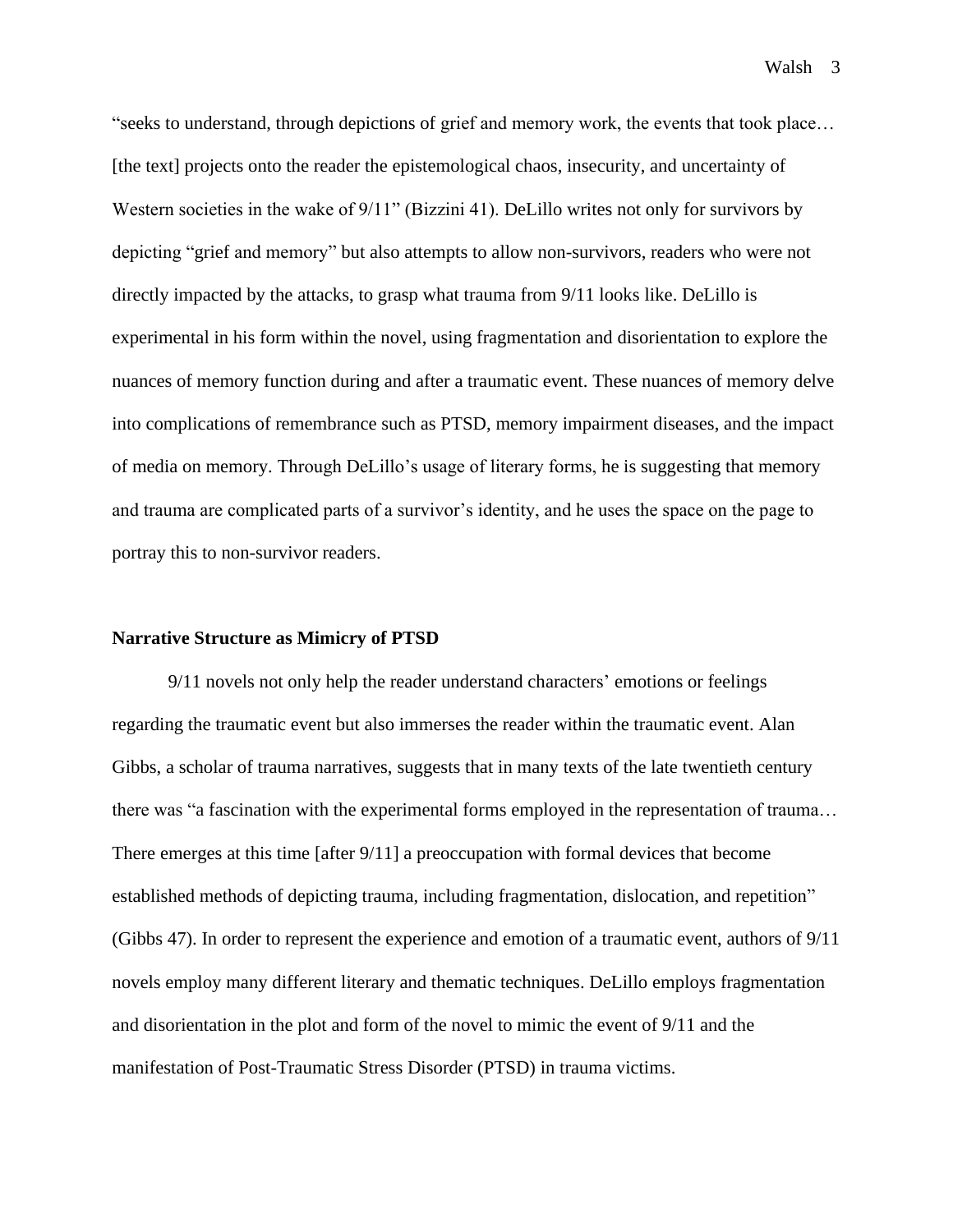DeLillo creates a fragmented narrative structure within his novel to disorient the reader, mimicking the overall emotions of survivors and victims of 9/11 during and directly after the event. In doing so, DeLillo also emphasizes the aftermath of 9/11, as the novel dedicates space to detailing how Keith and his extended family come to terms with trauma in the months after the event and how this affects familial relationships. To further emphasize the aftermath of 9/11, DeLillo frames the actual falling of the towers in only the beginning and ending chapters. By not giving much narrative space to the actual moment of the towers falling, DeLillo is looking to convey how citizens of the United States absorbed the trauma of 9/11 and how the trauma manifests itself into new behaviors and emotions as a result of this world-shattering event. The opening page of the novel, depicting the towers' impact on the surrounding cityscape, frames the streets of New York with distinct unfamiliarity: "the roar was still in the air, the buckling rumble of the fall… Smoke and ash came rolling down streets and turning corners, busting around corners, seismic tides of smoke, with office paper flashing past, standard sheets with cutting edge, skimming, whipping past, otherworldly things in the morning pall" (DeLillo 3). By beginning with this scene on the first page, DeLillo places the reader into the thick of the event, causing readers to scramble to make sense of the setting and plot. This causes disorientation for the reader, which DeLillo portrays as the simultaneous confusion and terror that the event provoked in the citizens of New York. DeLillo paints the mundane streets of New York City with descriptions that deliver a new kind of location, one that is "otherworldly" and unfamiliar to the narrator and reader. By implementing a disruptive narrative structure, DeLillo creates a juxtaposition between pre-9/11 and post-9/11. The streets are no longer familiar, and neither is the world of the person who once walked them.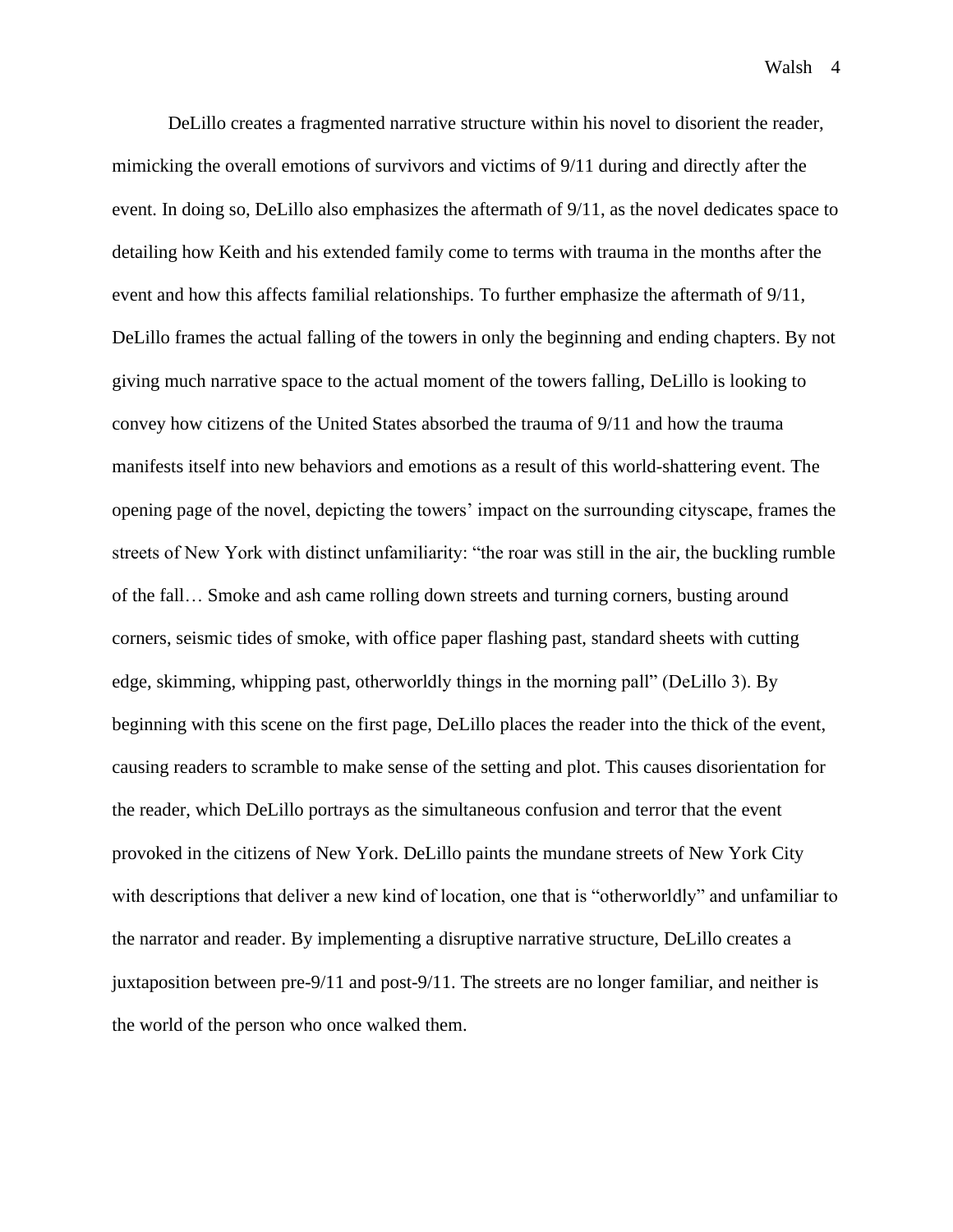The novel ends with a moment just as intense and disorienting, as DeLillo wraps up with the monumental scene of the plane colliding with the towers. He begins with the perspective on the plane and quickly switches to Keith's perspective from inside the towers. As the plane collides with the towers, the narrator, who is currently on the plane, describes "heat, then fuel, then fire, and a blast wave passed through the structure that sent Keith Neudecker out of his chair and into a wall. He found himself walking into a wall. He didn't drop the telephone until he hit the wall. The floor began to slide beneath him, and he lost his balance" (DeLillo 239). The "blast wave that passed through the structure" depicts the plane hitting the towers, and also simulates the unanticipated transition of narration, where the narrator on the plane passes the narration privileges to Keith who is in the towers. This abrupt transition from one perspective to the next is jarring for the reader, causing disorientation. The transition, from the plane to Keith's location, warrants a moment of pause for the reader to gather and resituate themselves in the narrative. At this moment, DeLillo is mimicking both the shock and impact of the plane hitting the tower and also juxtaposing the feeling of a "blast wave" of trauma memory for a person with PTSD, as PTSD can trigger overwhelming waves of emotions for trauma survivors. This disruption in the narrative structure serves a purpose deeper than creating a transition back to Keith's perspective, as it is a shocking moment for the reader that unsteadies them along with Keith. This moment is a case of form and content in the novel working in harmony to register and mimic 9/11 trauma to create disorientation for the readers.

Once the narrative transitions to Keith's perspective, we can see fragmented narration develop as a direct result of Keith's disorientation. The narrator claims that the blast sends Keith into a wall, but then immediately recounts him walking into a wall. The narrator, a third-person perspective of Keith, does not provide clarity as to which action really occurred. Later on, Keith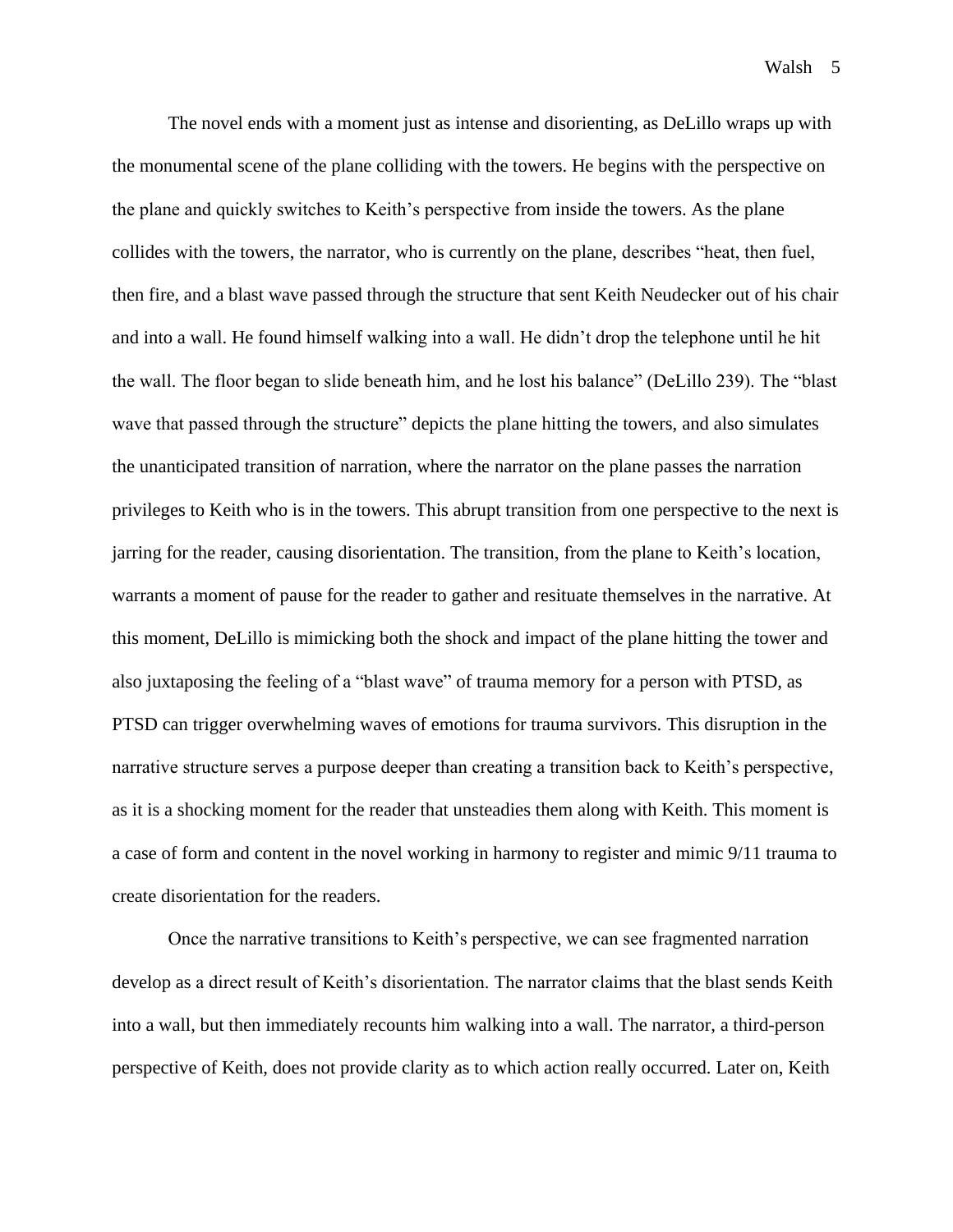absentmindedly picks up a briefcase that is not his which resolves the missing narrative gaps in the earlier parts of the novel surrounding his connection to another survivor. We can see here that DeLillo implements these small and fractured details to capture the level of shock that this event brought on in the moment it occurred and what this shock means for the memory of survivors when being called to recount their experience. This moment speaks to the genre of trauma narratives overall, as the task set forth for a trauma novelist is to have their protagonists recount an event that is inherently inexplainable due to the level of shock and disorientation that survivors experience. The novel's fragmented structure thus helps the reader understand the perspective of a traumatic event.

DeLillo employs fragmentation and disorientation in his narrative structure not only to help the reader understand the gravity and intensity of the event but also to help the reader better understand Keith's motives and behaviors as a survivor of this event. It has been established that Keith's narration becomes unreliable due to the disorienting effect of the event, but DeLillo furthers this fragmentation by disorienting Keith's senses in the narration, allowing readers to empathize and situate themselves in the body of someone experiencing trauma. As Keith tries to exit the tower, DeLillo describes the journey as "hot and crowded… things came back to him in hazy visions, like half an eye staring. These were moments he'd lost as they were happening, and he had to stop walking in order to stop seeing them. He stood looking into nothing" (DeLillo 243-244). In the moment of the traumatic event, we can see Keith struggling to orient himself in a space that was once familiar and now resembles nothing comprehensible to him. His surroundings are hard to distinguish for readers as well because both people and sights are vaguely described. Bizzini examines the purpose of Keith's narration in the tower scenes. She argues that the novel "probes how we react to terror and how we seek reasons in order to come to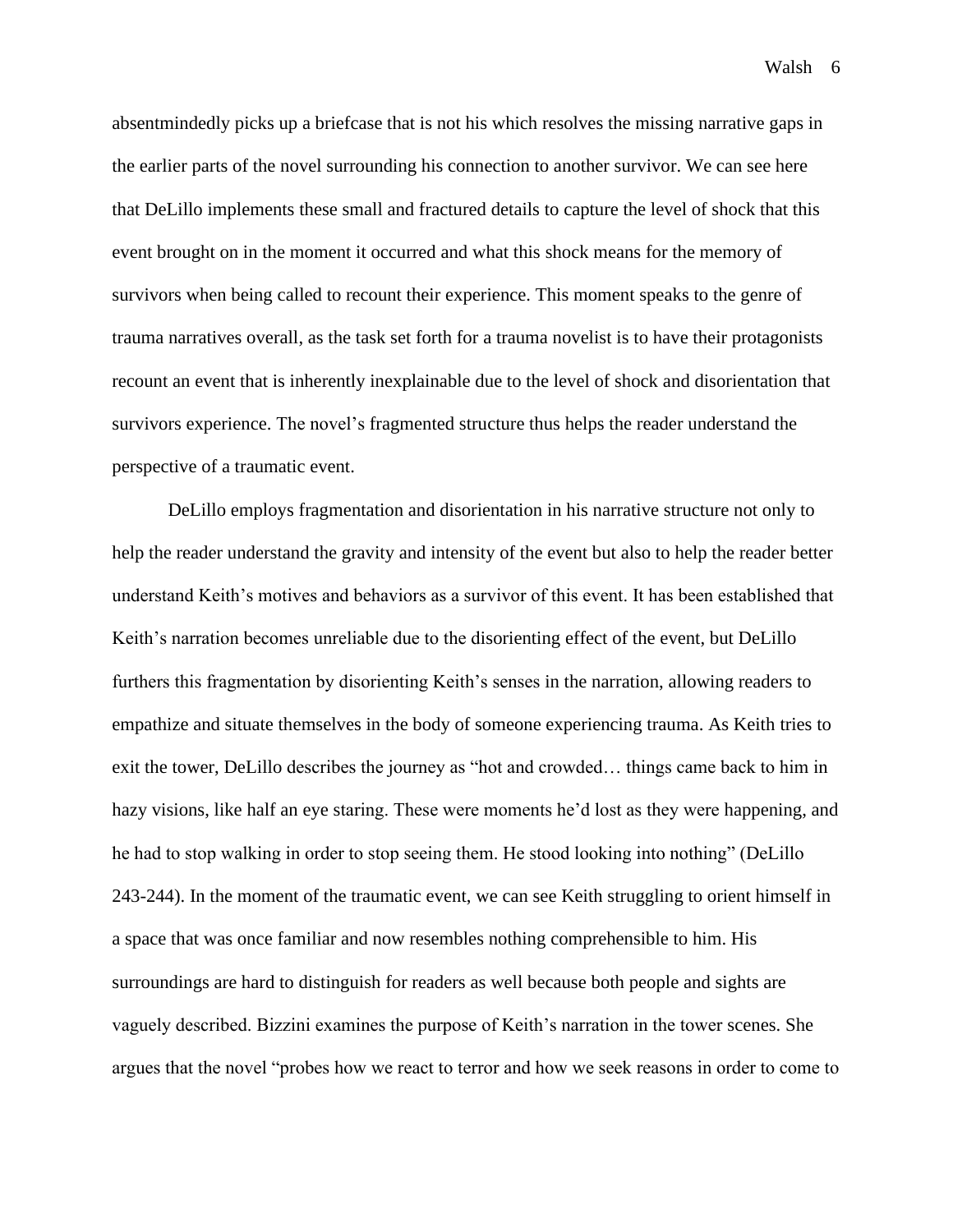terms with a reality that is falling to pieces not only metaphorically but also physically. This is exemplified by… Keith Neudecker's story… in order to stress the sensation of chaos and loss of understanding" (Bizzini 41). Through Keith's experience, DeLillo mimics trauma responses to simulate how humans react to terror and make sense of a traumatic historical event such as 9/11. This fragmented narration is a "verbal reconstruction" (Bizzini 42) of Keith's selective memory due to symptoms of shock during the traumatic event. Through DeLillo portraying Keith's experience in the towers with unreliable and frantic narration, readers gain a better understanding of the 9/11 victim mentality and their trauma responses.

This unexpected narrative structure from DeLillo is well-planned to situate the untraumatized reader in the chaos of the immediate aftermath of 9/11. Beginning with the chapter of Keith entering the streets and ending with the plane hitting the tower, DeLillo creates a sense of a circular narrative, a never-ending loop of trauma. This simulates the emotions of PTSD survivors working through trauma and additionally it shows the cyclical nature of healing within a post-9/11 world. As new socio-political changes are implemented into society due to the events of September 11<sup>th</sup>, the path to healing falters. This event has disrupted the fabric of the United States and the world is still cyclically adapting to the changes brought on by the event, dragging on the grief and shock that the nation felt from day one. Gibbs, in his analysis, accurately portrays DeLillo's motives for creating this cyclical narrative structure when he says that a traumatic narrative form "does not succumb to closure and coherence but retains within itself the traces of traumatic disruption… experimental forms are employed primarily to demonstrate the fiction writer's superior powers of representation" (Gibbs 47). DeLillo's circular and disorienting structure does not leave the reader with any type of closure but instead allows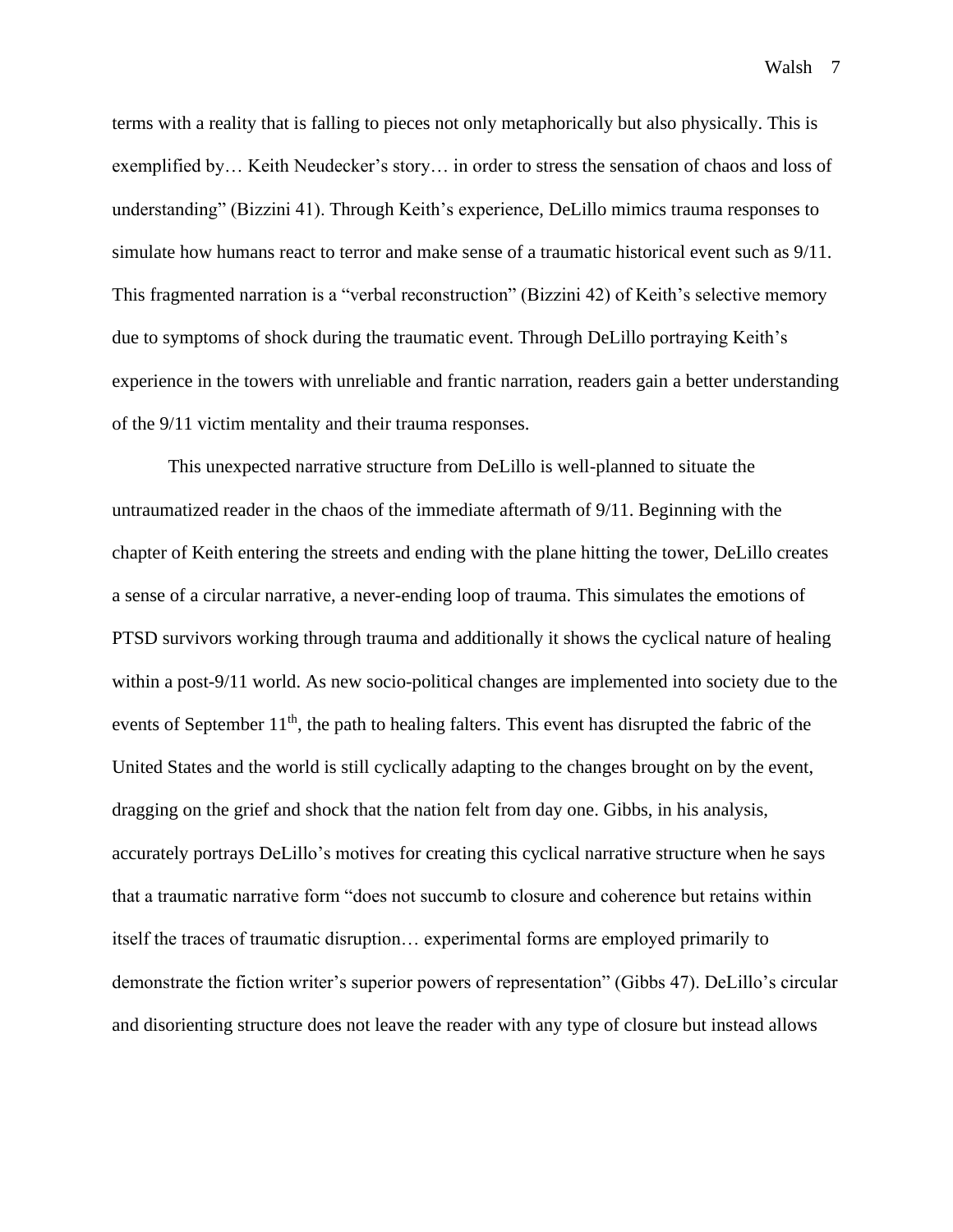them to sit in the discomfort of fragmentation and disorientation to better understand trauma responses.

## **Mapping a Post-9/11 World on the Page**

From the conception of 9/11 as a traumatic event and onward, DeLillo uses fragmentation and disorientation to portray that when the plane hit the first tower, understandings of the world changed. Some specific changes in the fabric of American society that followed the event were defamiliarization with the cityscape, feelings of fear and abandonment by the American government, and the wavering faith in American nationalism. Some scholars use 9/11 as an event through which to situate and work through Jameson's theory of cognitive mapping<sup>2</sup> with a twenty-first-century lens. Scholar Leerom Medovoi argues that "these [9/11] writers also employ a set of specific narrative strategies, cognitively mapping geopolitical space across a temporality that often juxtaposes a 'before' to an 'after' of the September 11 attacks… for works of literature, the representational impossibility of world-systemic totality could be circumvented" (Medovoi 100). The event of 9/11 introduced a new form of cognitive mapping for American citizens at the time, as daily life changed drastically afterward. The permeability of American life by terrorists was something that challenged America's sense of nationalism as a global superpower. Therefore, Medovoi argues, 9/11 authors and scholars created their own cognitive mapping strategies that infiltrated their stories, distinguishing the "before" and "after" of the event as two separate narrative plot structures.

Walsh 8

<sup>&</sup>lt;sup>2</sup> Fredric Jameson describes cognitive mapping as "the capacities of the individual human body to locate itself, to organize its immediate surroundings perceptually, and to map cognitively its position in a mappable external world" (Jameson 15-16). See *The Cultural Turn: Selected Writings on the Postmodern 1983-1998* for more information.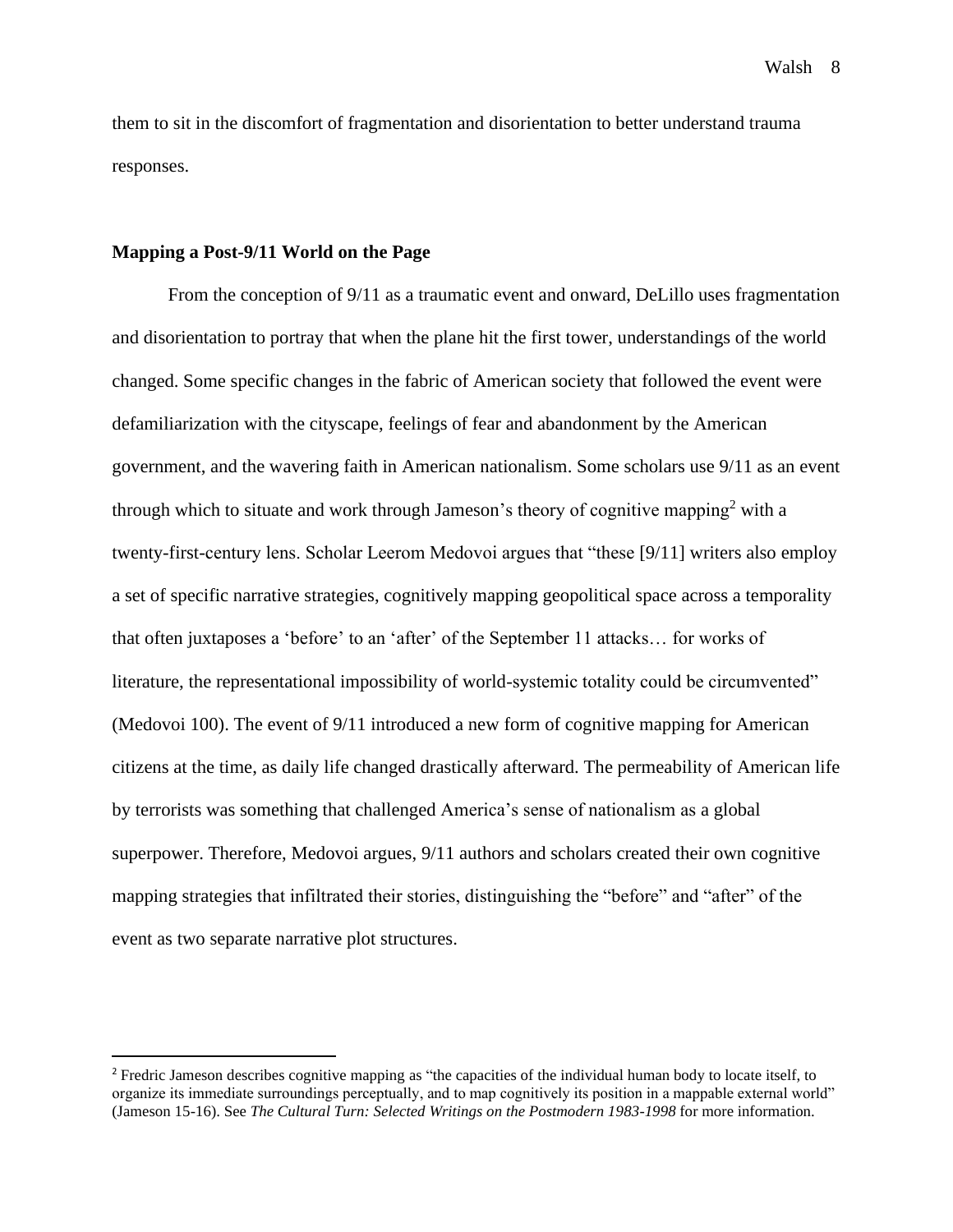We can see these attempts at cognitive mapping in a post-9/11 era rooted in DeLillo's work, as he clearly distinguishes chapters that are set post-9/11 and ones that occur during the event. DeLillo challenges the worldview of the characters within the event by creating an innate unfamiliarity with a post-9/11 cityscape. When Keith steps out onto the street after escaping the towers, he describes his disorientation by saying:

It was not a street anymore but a world, a time and space of falling ash and near night… [he] began to see things, somehow, differently. Things did not seem charged in the usual ways, the cobbled street, the cast-iron buildings. There was something critically missing from the things around him. They were unfinished, whatever that means. They were unseen, whatever that means. (DeLillo 3-5)

DeLillo writes Keith's understanding of the space he inhabits to significantly change in a matter of minutes. In combination with shock from the trauma, Keith has difficulty understanding his cognitive map of a route and street he once was familiar with, a fact registered by his repetition of the phrase "whatever that means." On a larger scale, the "something" that Keith is missing is the familiarity of what his world once was, a pre-9/11 existence, now disrupted by trauma. Additionally, his world will continue to be "unfinished," as the circular narrative of trauma will not allow closure for grieving the pre-9/11 world. By Keith detailing that the street has shapeshifted into a "world," we see him struggling to cognitively map the space he is inhabiting, as he has lost familiarity with his space. Infiltration from terrorists mixed with the disorientation of the self creates an otherworldly setting that displaces Keith's sense of safety and normalcy. Scholar Leif Grossinger states that "In *Falling Man*, society as a whole has fallen victim to such a catastrophe; it happened here and now — and this is too much for the masses; they are unable to absorb the scale of the event" (Grossinger 86). Grossinger's quote in conjunction with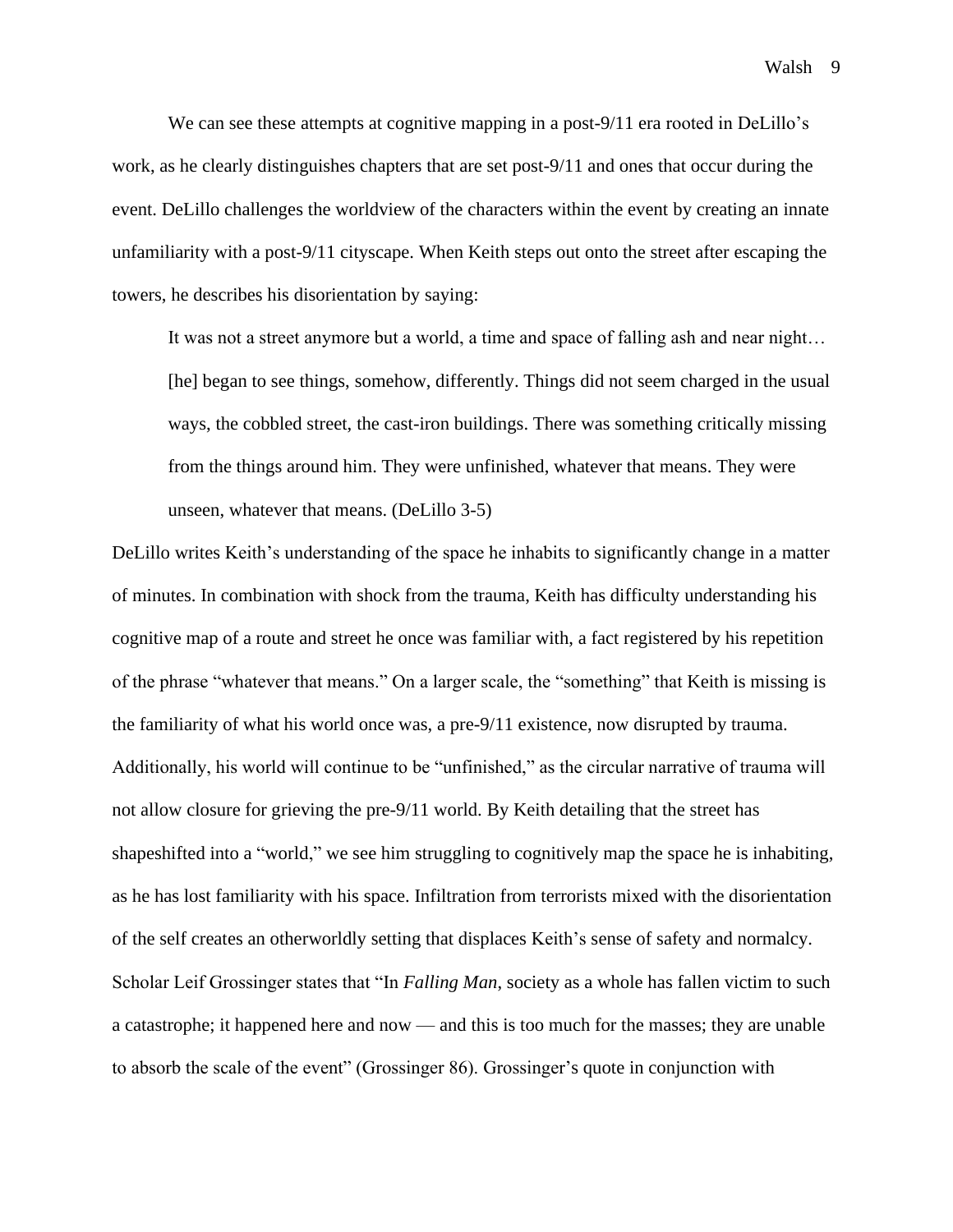Medovi's work helps us understand the national and global confusion surrounding this event, as 9/11 dismantled people's understanding of how America functions as a global superpower. The large-scale trauma that implicitly comes along with these emotions clouds a post-9/11 cognitive map, as people become fixated on what once was, the pre-9/11 world. The cyclical nature of trauma prevents survivors, and citizens living in the wake of the traumatic event, from moving forward and keeps them trapped in the past which manifests itself through PTSD triggers and mourning the pre-9/11 world.

One impact of 9/11 that consequently impairs cognitive mapping is the instability of capitalism and the corporate world following the attack. Many 9/11 scholars make note of this when discussing the lasting effects of the event on American society, but Medovi makes the point most succinctly. As he puts it, "The symbolic murder of the first world staged in the smashing of the World Trade Center hardly portended the end of capitalist power, of course, but we can understand it as a global sign of America's waning status as the hegemon of the late capitalist world system" (Medovi 98). America's capitalist viewpoint of itself as a first-world superpower is that it is an untouchable force, that cannot be penetrated by outside influences, yet 9/11 dismantled this viewpoint. What does it mean to have two gleaming, prized towers that host multitudes of businesses and corporations be impacted so greatly by a terrorist attack? Psychology scholar Tom Pyszczynski explains that "the destruction of these cherished symbols severely undermined the functional integrity of the psychological shield that ordinarily enables us to feel secure in a world" (Pyszczynski et. al 94). The World Trade Center stood as the amalgamation of American success and power, and its fall consequently created a presence of deep-seated instability for the American people. Because of this, people fixate on the loss of the Twin Towers as a marker for the post-9/11 world. Within the concept of cognitive mapping,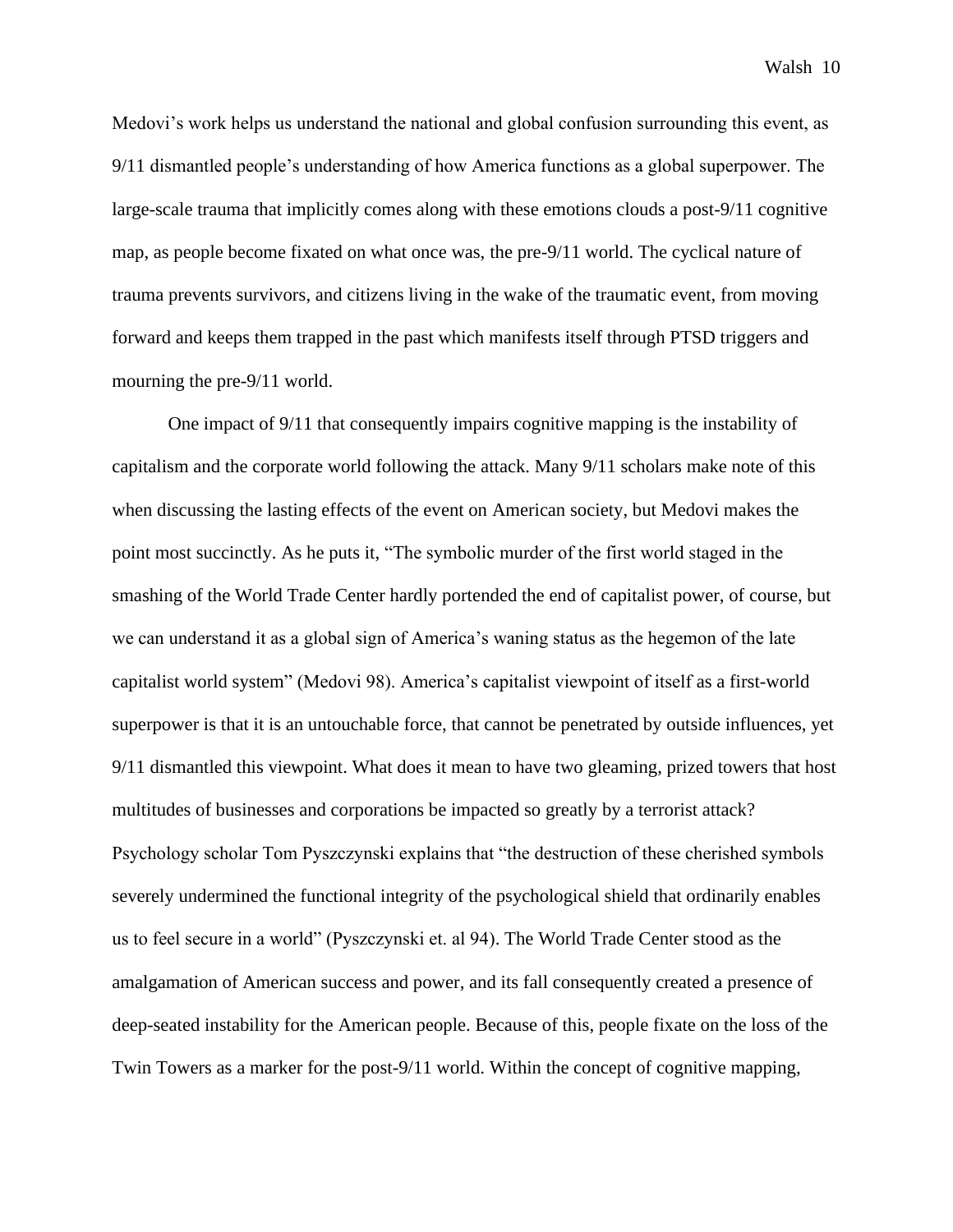there is a relationship between the cognitive map of the cityscape and a cognitive map of the geopolitical order. These maps intertwine, as one implies the other, and additionally, the loss of the Twin Towers affects both of these maps. The missing buildings registers in the minds of survivors, not just as trauma but as a sign that the American people lack an understanding of the way global systems work. Therefore, it is difficult for Americans to understand that the Twin Towers as symbols of power no longer represent capitalist success. Even to this day, this is true, as the memorial site now functions as a place of American resilience and respect. The themes of resilience and respect counteract the representation of capitalism, as the site now functions as a humanistic space that contrasts the unemotional connotations of capitalism.

By looking at the events of September  $11<sup>th</sup>$  through a lens of American corporatism, we can better understand the literature on 9/11. For this event to occur so easily against innocent victims, many of whom were corporate workers, it is hard to cognitively map what capitalistic America looks like once it's been infiltrated, contributing to a sense of disorientation in narratives of the event. DeLillo plays on this idea in the earliest section of the book, when the streets are filled with "office paper flashing past, standard sheets with cutting edge, skimming, whipping past" (DeLillo 3). Amid the event, with unfamiliarity due to tragedy on every street corner, DeLillo places a familiar object out of place within the scene to continuously disorient the reader while perpetuating the idea that capitalism is in a moment of unknown destruction. To have office paper, an object of design, ideas, and stability, whip around the city streets suggests that havoc has descended upon New Yorkers, and specifically on the American corporate world. The disorientation that DeLillo sets up in this passage not only frames the introduction to the novel as one that feels fragmented but also comments on the difficulties of cognitively mapping trauma in a post-9/11 world, as the structures of capitalism falter.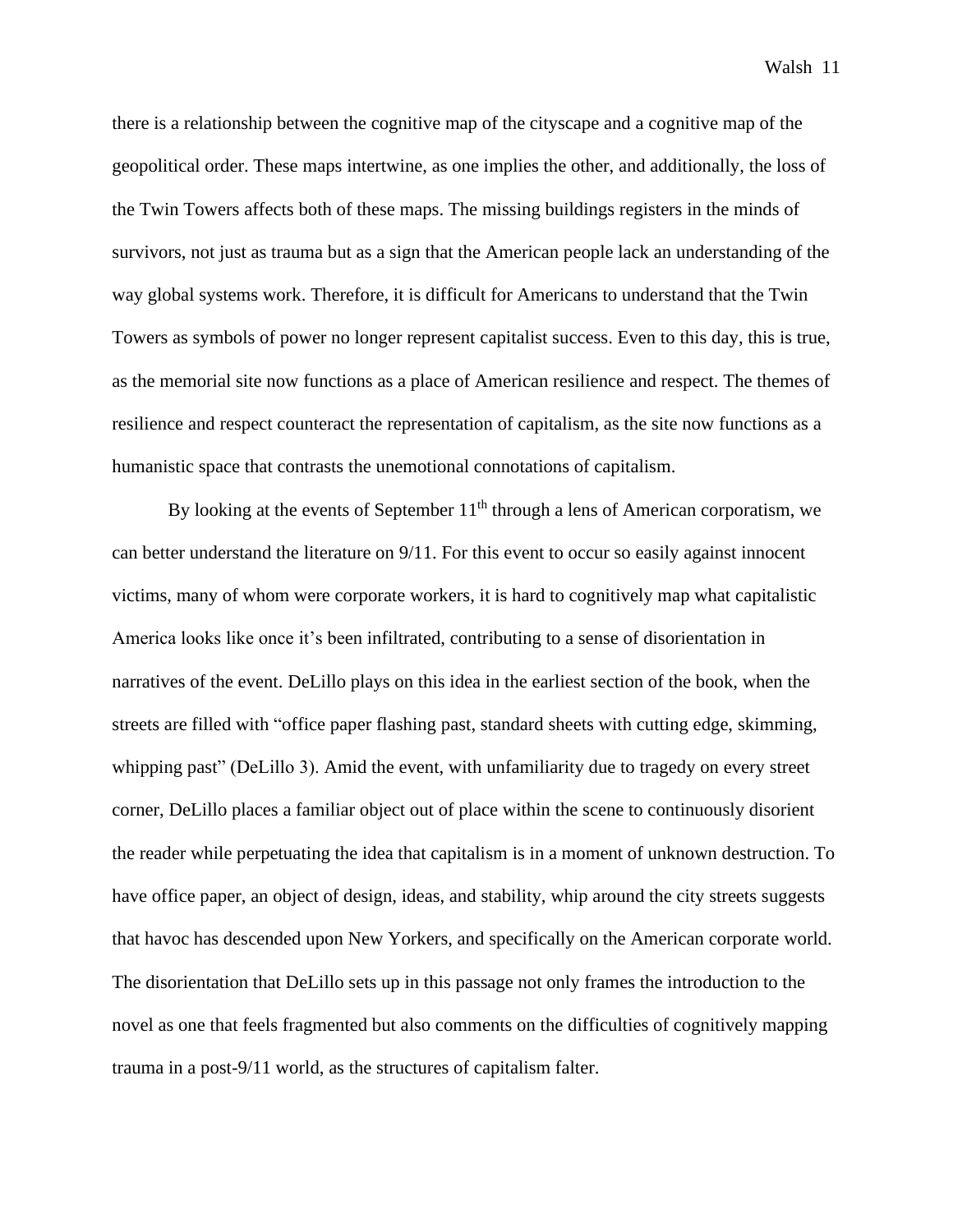## **The Post-9/11 World for Traumatized Children**

DeLillo frames memory differently throughout the novel to portray the hyper-mediated trauma of 9/11. Survivors' memories can be fragmented due to shock and PTSD, as PTSD can disorganize a survivor's linear timeline, or block triggering events. Fragmentation in this context looks like disorganization with gaps in memory, which is exemplified in Keith's experience of the towers falling. We already know that DeLillo is interested in traumatic memory through his creation of Keith's narration; it forms a major part of the content and form of the novel. But why, then, does DeLillo devote space to people whose memory functions quite differently than Keith's? DeLillo examines what memories of 9/11 look like in memory-impaired groups such as children, whose memories are not yet fully developed, and Alzheimer's patients. In conjunction with the analysis of children, the memory impairment that comes along with the disease leaves Alzheimer's patients rendered in the same category of memory function as a child.

DeLillo investigates how memory retention for traumatic events functions when these memory-impaired groups are unable to comprehend themes from 9/11 such as death, violence, and general politics surrounding 9/11. DeLillo's exploration of memory can help us make sense of the general anxieties that surrounded the event of September  $11<sup>th</sup>$ , the integration of misinformation into the daily stream of consciousness, and the struggle to internally process a traumatic event. Within this exploration of memory, DeLillo is examining what a post-9/11 world looks like for citizens who cannot fully comprehend the severity of the event and who are unaware of the larger implications of 9/11 stemming from media coverage. Additionally, DeLillo is highlighting the widespread effect that trauma has on citizens, permeating even people who are memory-impaired.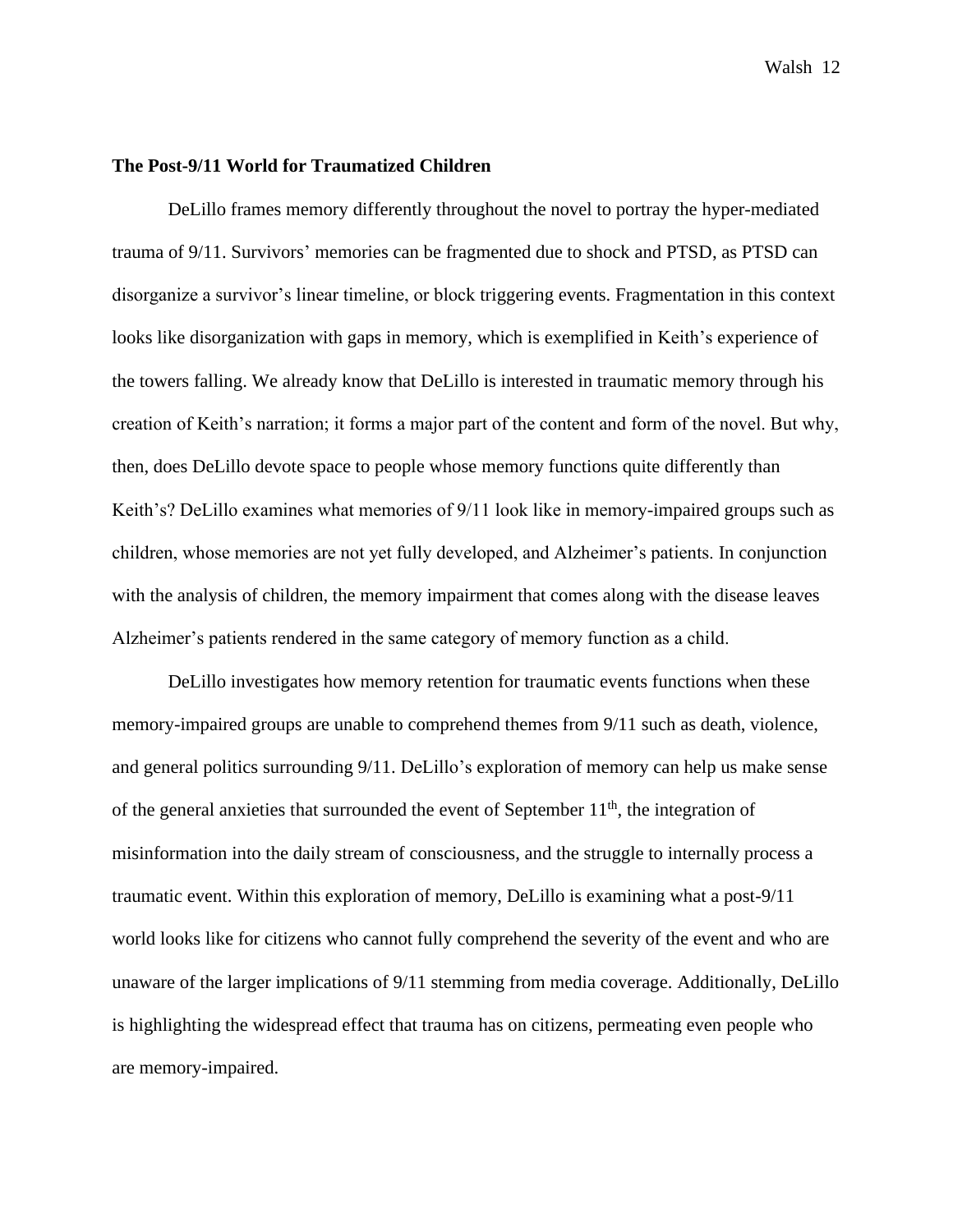The children in the novel provide commentary surrounding the psychological effects that trauma has on young minds. Though most of the characters in DeLillo's novel are adults and take up the majority of the narrative space, the portions that DeLillo dedicates to children provide depth to the narrative regarding trauma memory. These characters provide a sense of comic relief through DeLillo depicting the innocent nature of children, but also a deeper understanding of how widespread the trauma from this event was, as it affected even the most vulnerable populations. In the weeks following 9/11, Justin, the child of Keith and Lianne, becomes fixated on the sky and spends his playtime with friends discussing secretive information. Justin reveals the information to Keith, who then relays it to Lianne. Keith says that one of Justin's playmates "thought, from television or school or somewhere, that he was hearing a certain name. Maybe he heard the name once, or misheard it, then imposed this version on future occasions. In other words, he never adjusted his original sense of what he was hearing... he was hearing Bill Lawton. They were saying bin Laden" (DeLillo 73). The spread of fragmented news between these children shows exactly the ways children are both impacted by traumatic events and how they comprehend trauma. Considering that these children are absorbing media meant for adults, containing sensitive material that children cannot fully comprehend, their understanding of media content will always be fragmented. To better understand this information, these children discuss 9/11, piecing fragmented information from parents, media, and school to make sense of an event that has implications larger than what the scope of their growing minds can handle, perpetuating misconstrued information within their friend group.

Children of this age have a difficult time cognitively mapping their world, as their worldview is very limited to their immediate surroundings. When a child experiences a traumatic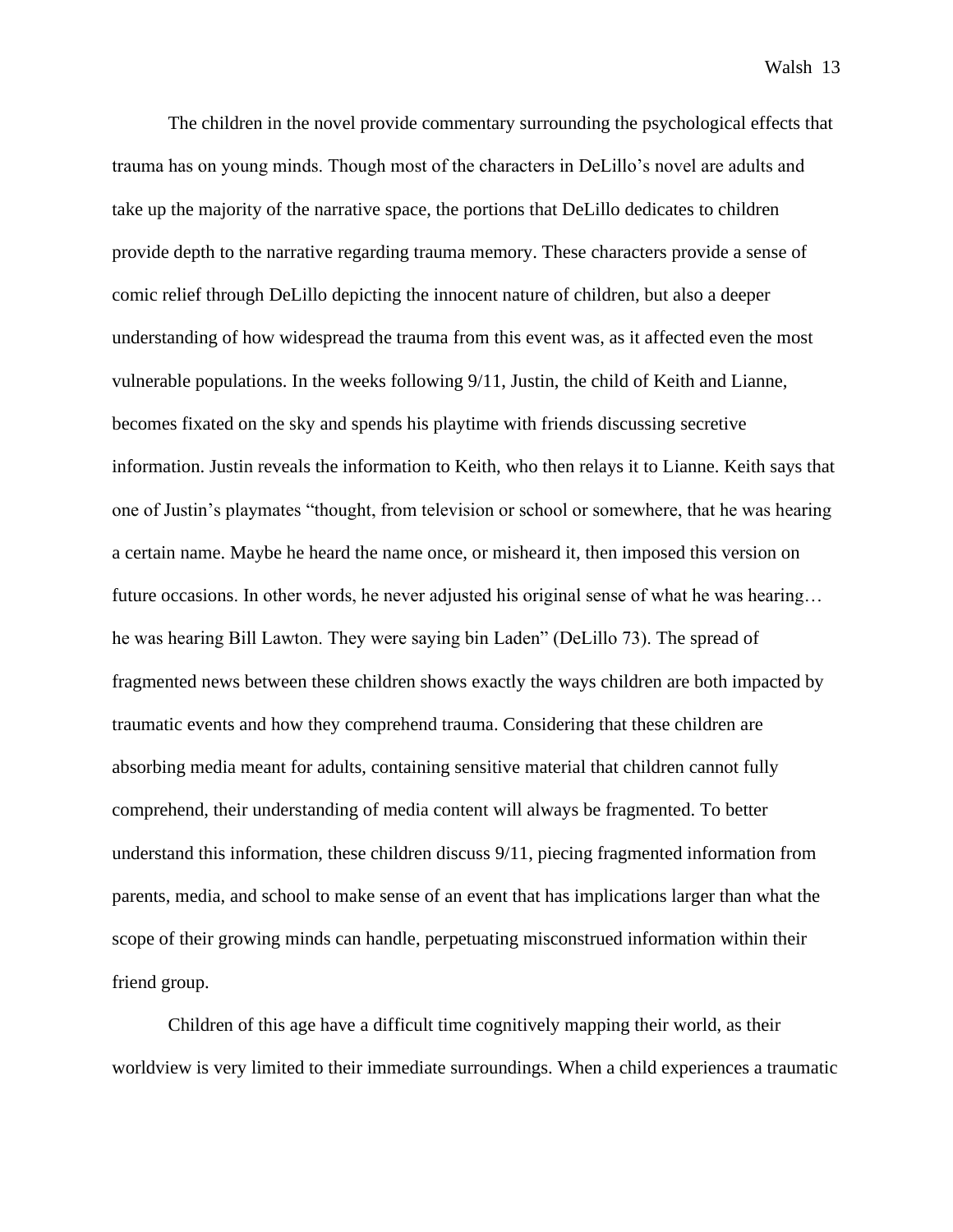event, it complicates their cognitive mapping skills even further, especially in a post-9/11 world. For Justin's playmate to mishear bin Laden as an Americanized name makes sense as these children have no sense of the world outside the realm of their immediate life. This cognitive mapping gap can manifest in children's responses to trauma. Pyszczynski's psychological work speaks to the effect of 9/11 on children. His research shows that "whether we like it or not, all but the very youngest of children who have not yet acquired language are bound to be aware of the events of  $9/11$ ... [children] may be troubled by diffuse fears that show up in nightmares, unusual play that symbolically reenacts the disaster, or fantasies" (Pyszczynski 130-133). We can see Justin and his friends exemplify their awareness of the traumatic event through their "unusual play" surrounding Bill Lawton. In the children's minds, Bill Lawton is an otherworldly, fantastical figure who has come to disrupt their lives. Their disconnect from reality, through their impaired understanding of 9/11, causes a fascination with the traumatic event which subsequently helps the children make sense of the event.

DeLillo creates the figure of Bill Lawton to bring into focus how trauma functions in survivors who cannot fully comprehend the trauma through which they are living. Children, who fall into this category, come up with creative ways to digest the information they are consuming in their immediate world. Justin and his friends begin to make a game out of Bill Lawton, where they peer at the sky for hours on end looking for more planes and searching for Bill Lawton himself. They develop the character of Bill Lawton, by picking up phrases from the news and embellishing them: "'Bill Lawton has a long beard. He wears a long robe,' he said. 'He flies jet planes and speaks thirteen languages but not English except to his wives. What else?" (DeLillo 74). Justin and his friends have a general understanding of some themes surrounding 9/11 that manifest themselves in their playtime. They can comprehend that Bill Lawton is a dangerous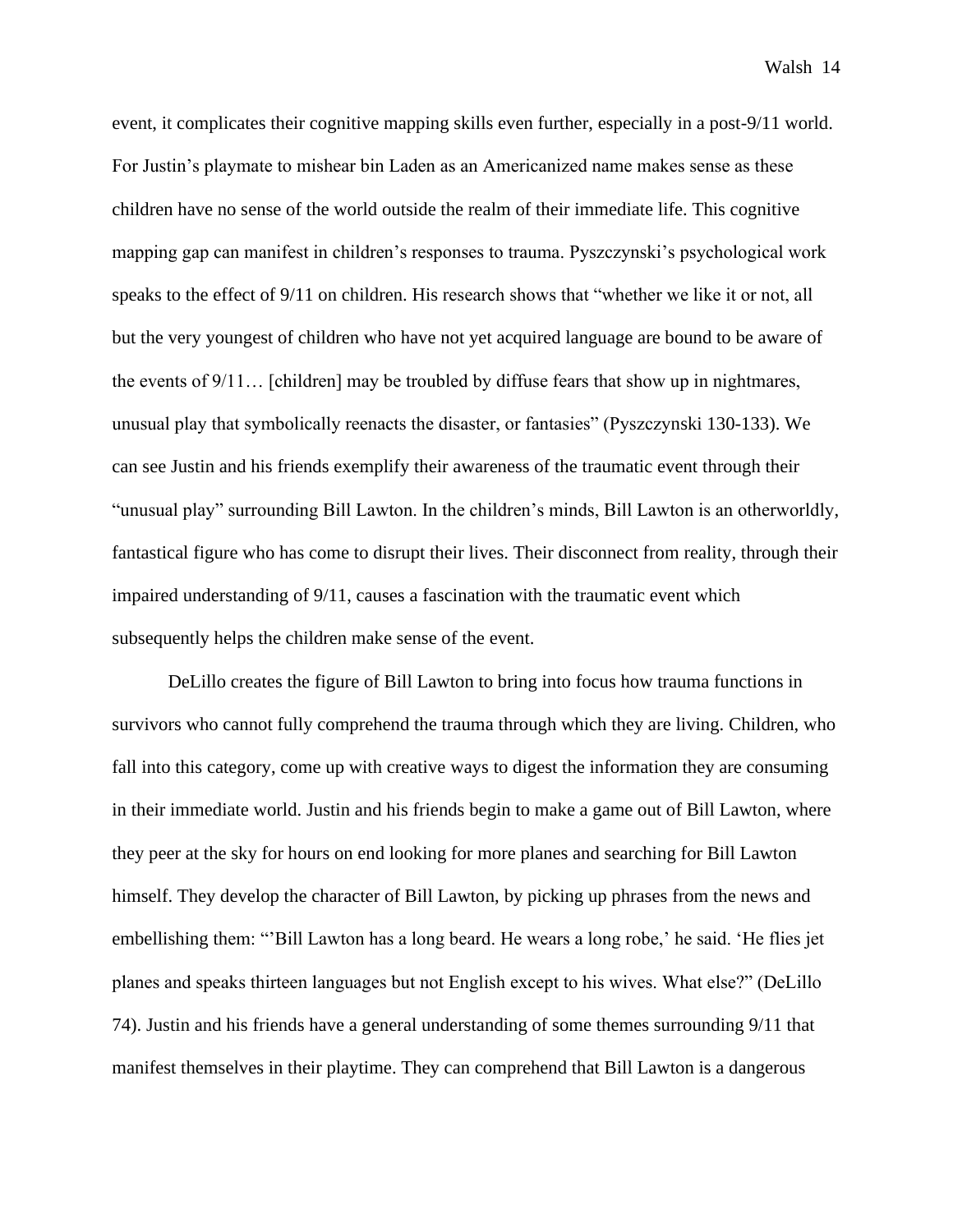character that poses an immediate threat to their lives and their families. They know that he is a foreign figure and that his lifestyle differs from their American upbringing, but they cannot fathom a culture that is vastly different from theirs. Additionally, they understand that Bill Lawton travels in planes and that these planes pose a threat as well. This fragmented list of traits for their figurative character shows exactly how in tune children are with trauma and just how permeable the event of 9/11 is into all citizens' lives, especially the ones most vulnerable. DeLillo includes an analysis of 9/11 surrounding children in this scene to show what the events of 9/11 look like when stripped away from its political implications and complications. Simply put, these child characters simplify the event down to the trauma that is inherited which highlights the changes in the private life that survivors experience through their fragmented memories and understandings of the event.

## **The Influence of Media on Memory and Trauma**

In conjunction with how trauma affects children, DeLillo suggests that the mainstream media that covered the event of September  $11<sup>th</sup>$  played a negative role in the construction of a post-9/11 world. Justin's fragmented understanding of terrorism and the character of Bill Lawton stem from media exposure. DeLillo takes a negative stance on media exposure by embellishing literary symbols in the novel that reflect his opinions. From bin Laden being constructed into Bill Lawton, to the infamous image from the New York Times of the falling man, who DeLillo warps into a character of a performance artist, DeLillo resists leaning on media as a way to make sense of the event. DeLillo makes a significant effort to step away from media as a positive aspect of 9/11, by contorting the typical images one associates with 9/11 into an unrecognizable plot detail. Grossinger thinks along the same lines in his section on terrorists in *Falling Man*. He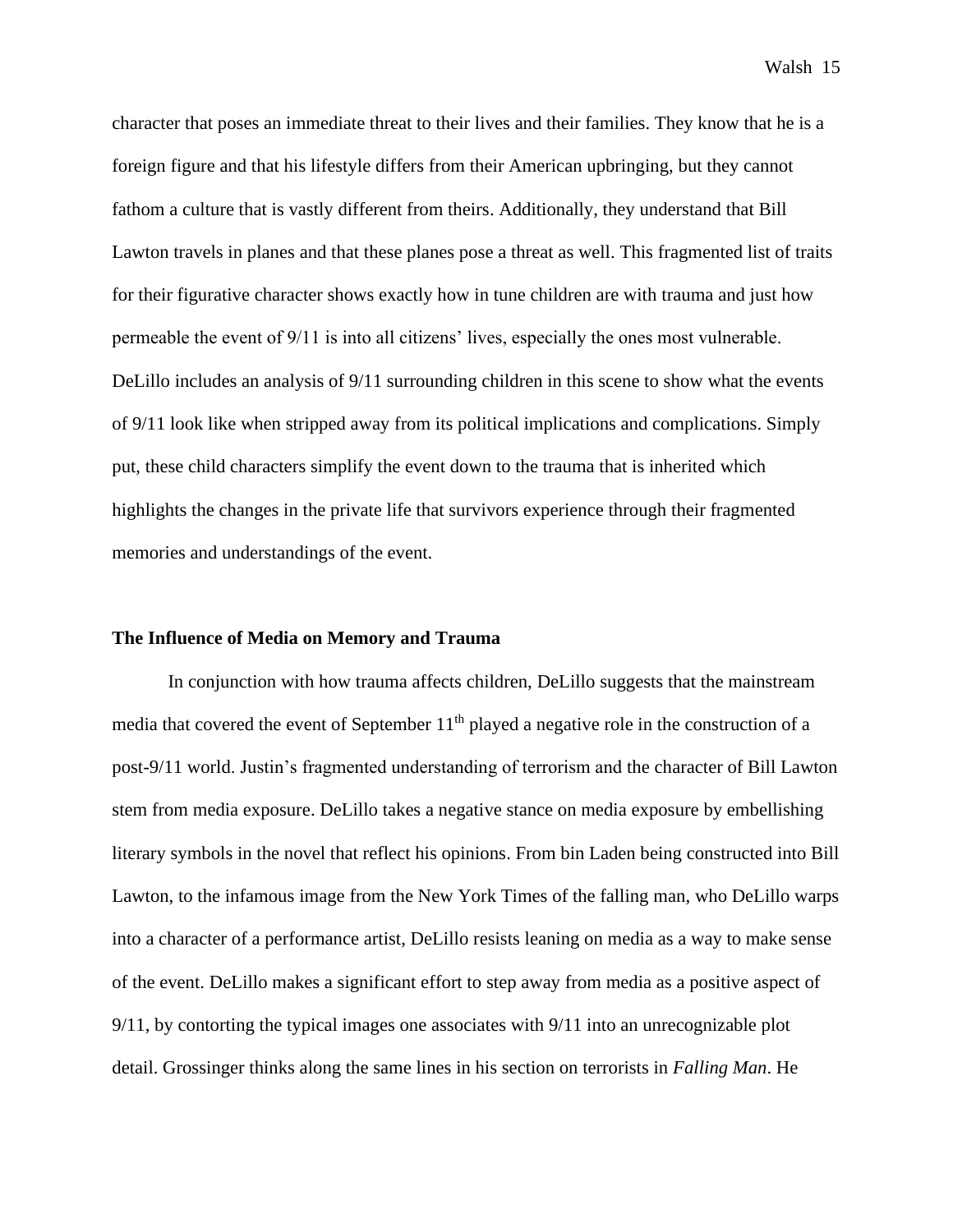details DeLillo's strategy as portraying "private instead of collective grief, refus[ing] to use emotionally charged and overdetermined terms… the images DeLillo uses are generally known and discernable, but adapted and defamiliarized; he resists the spell of the images and the language provided by mass media" (Grossinger 85). We can see DeLillo working through the idea of private grief in his decision to jump narratively between multiple characters' perspectives, ones who are survivors of the attacks and ones who are adjacent to the attacks. These jumps allow a better understanding of trauma for readers, by providing multiple lived experiences, while simultaneously resisting leaning into the typical symbols and images that mass media uses to cover the event. In doing this, DeLillo is offering a fresh perspective on what trauma looks like for 9/11 survivors. Additionally, when thinking about DeLillo's motives around writing defamiliarized symbols of 9/11, such as Bill Lawton, one aspect of his reasoning is to further disorient the reader. 9/11 is such a well-known event; therefore, readers expect to see the typical symbols of the event in the novel, and by actively avoiding this, DeLillo complicates their preconceived notions of the event.

At the same time, the defamiliarized symbols reflect DeLillo's stance on the dissatisfaction with media treatment of September  $11<sup>th</sup>$  and the additional trauma it created for survivors. Media scholar Fritz Breithaupt examines the negative implications of media outlets during 9/11. He details the relationship between the media and trauma by saying "that the media force replays on their audience, that they overwhelm the audience, that it becomes unclear who experiences and who does not, and that the temporal order of then and now is confused. Thus, there is a functional similarity between the concept of 'trauma' and the modern mass media" (Breithaupt 68). The events of September  $11<sup>th</sup>$ , 2001, were steeped in technology. The twentyfour-hour news media outlets covered nothing but 9/11 for weeks on end. The images that were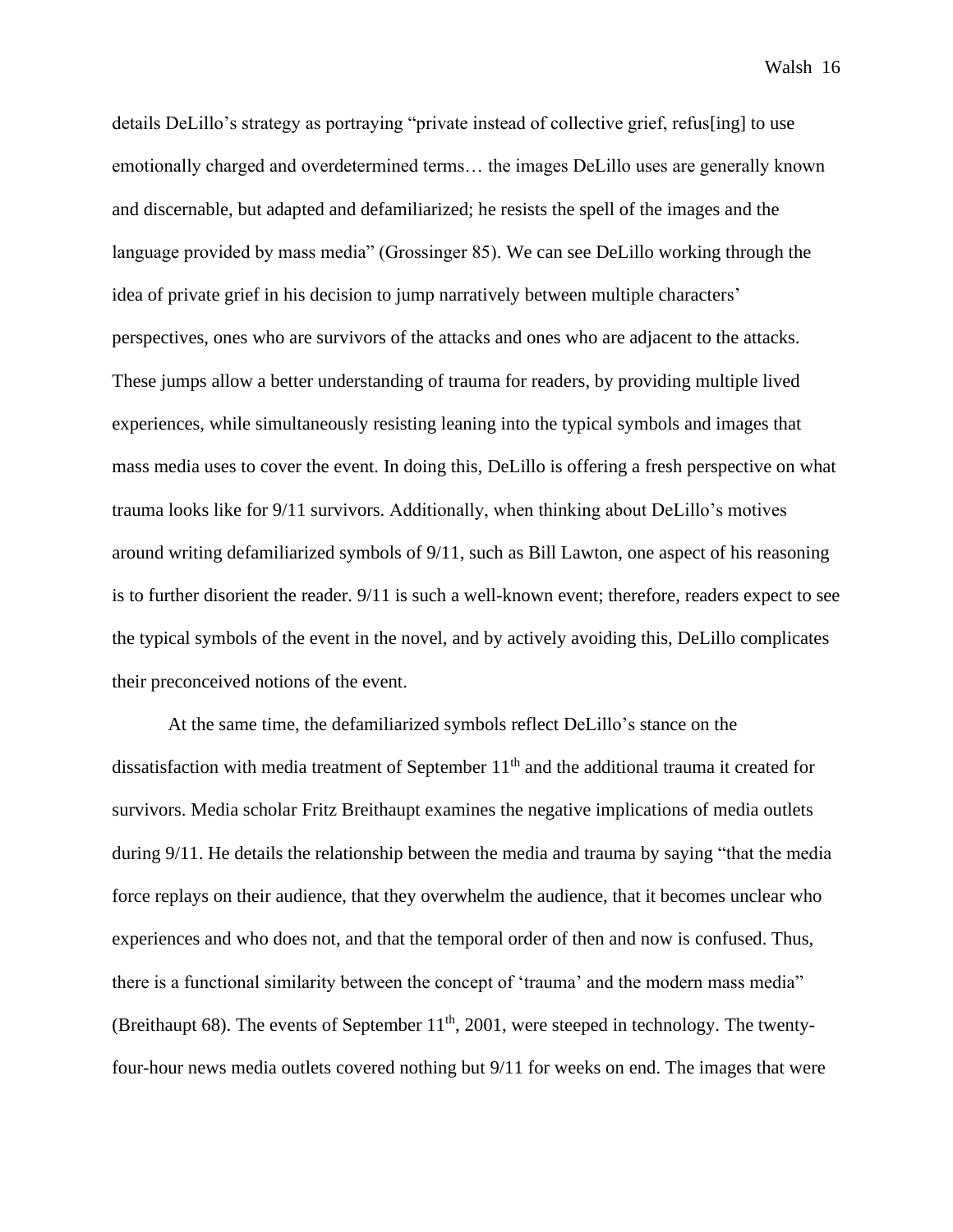relayed to the country and the world through news outlets and camcorder footage still circulate in present times, specifically around September of each year. These images can serve as PTSD triggers in survivors or bring up grief for people who lost loved ones. The looping of footage and coverage from the event in the months after September  $11<sup>th</sup>$ , and even yearly in present times, cheapens the event and overexposes it to a point where people become desensitized to the tragic images. DeLillo resists 9/11 desensitization in his own novel by steering clear from much mention of media and defamiliarizing or warping the well-known images of the event.

DeLillo goes so far as to have his characters actively avoid media, perpetuating the negative effects of media during large-scale traumatic events. Considering Justin's young age, Keith and Lianne make the parental decision to protect Justin by limiting his media intake and avoiding coverage of the event around the child. This attempt is ultimately unsuccessful, which is revealed through Justin's conspiracy about Bill Lawton. When Keith and Lianne discuss this matter, Lianne remarks that "'This is what we get for putting a protective distance between children and news events.' 'Except we didn't put a distance, not really,' he said. 'Between children and mass murderers'" (DeLillo 74). Regardless of Keith and Lianne's attempt at sheltering Justin from the horrific news coverage of the event, Justin is still able to absorb fragmented images and themes from the news through other children, or subconsciously pick up segments from his immediate world. This is a prime example as to how widespread and unavoidable news coverage of 9/11 was in the weeks and months after the event. Within this subplot of the novel, DeLillo makes effort to point to the issue of media misinformation and what miscommunication hysteria might look like by framing it in a child's mind. The event of 9/11 is confusing and disorienting for politically and socially aware adults; therefore, framing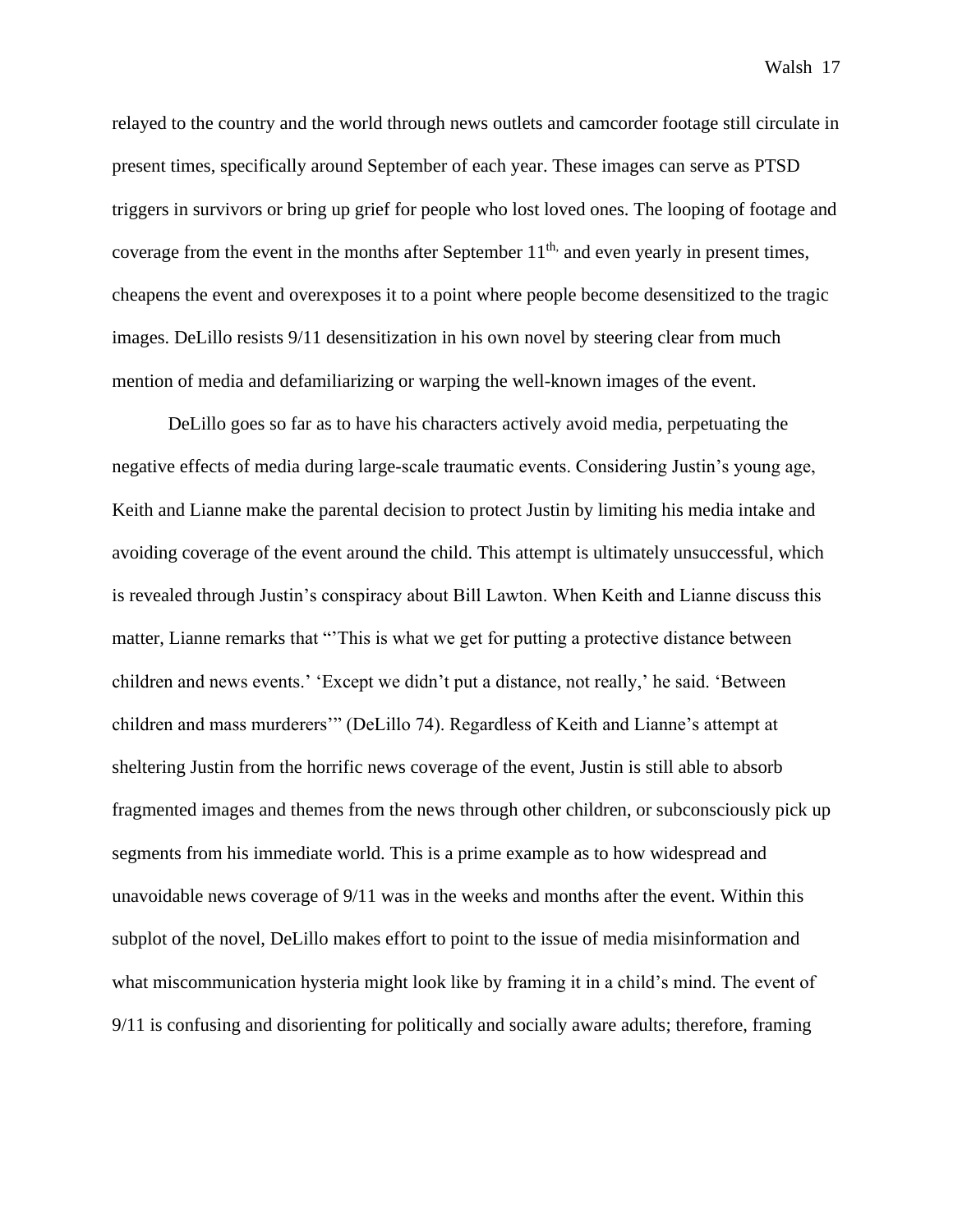media-induced misinformation in a child's mind only accentuates the implications of mass media.

Additionally, Justin has conjured an even more surprising conspiracy theory throughout the novel, but DeLillo never explains why Justin believes in this theory. During a family dinner, Justin explains to his parents that Bill Lawton says

things about the planes. We know they're coming because he says they are. But that's all I'm allowed to say. He says this time the towers will fall. 'The towers are down. You know this,' she says softly. 'This time coming, he says, they'll really come down'…His repositioning of events frightened her in an unaccountable way. He was making something better than it really was, the towers still standing, but the time reversal, the darkness of the final thrust, how better becomes worse, these were the elements of a failed fairy tale. (DeLillo 102)

For Justin to refute the idea that the towers have already fallen, even though it has been explained to him multiple times is a strange and disorienting sentiment, as there is no logical reason for him to believe this. DeLillo may have added this theory into the mind of Justin's character to further disorient the reader or to highlight the extent of misconstrued information. Reading this aspect of Justin's thinking with Pyszczynski and Breithaupt suggests that children's minds work in illogical ways, due to their rudimentary understanding of how the world works. This disorientation in a child's mind exemplifies on a smaller scale the level of confusion 9/11 brought to all citizens, and DeLillo capitalizes on this in his work.

Children absorb bits and pieces of traumatic events and process this trauma through their play, dreams, and fantasies. Justin's obsession with the character of Bill Lawton can be categorized as play or fantasy, but his theory that the towers have not fallen seems to fall further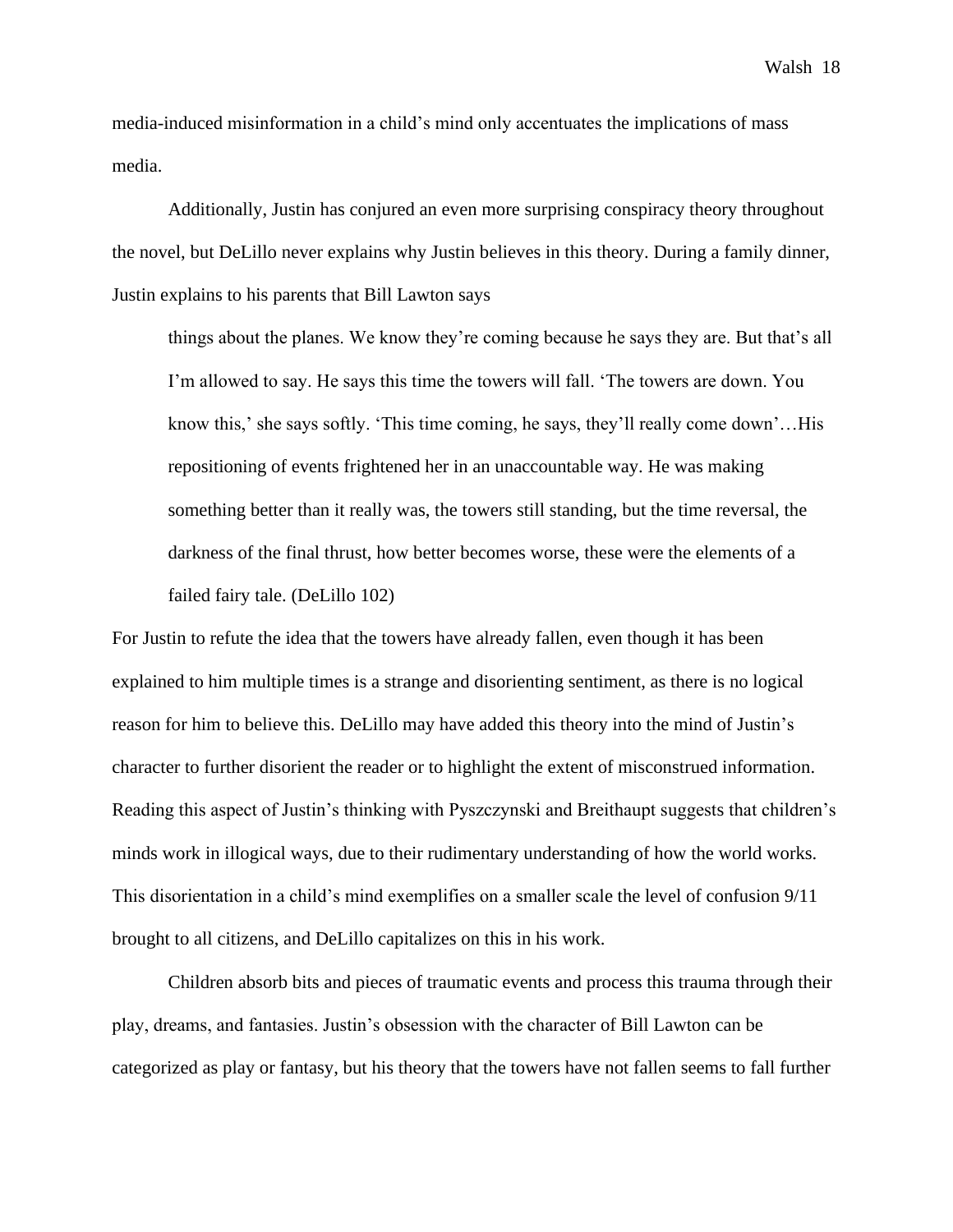from play and more into a delusional fantasy. Justin may have created this theory subconsciously searching for more tragedy considering that "children are extraordinarily preoccupied with death." As Pyszczynski writes, "Children's concerns about death are pervasive and exert far reaching influence on their experiential worlds. Death is a great enigma to them, and one of their major developmental tasks is to deal with fears concerned with death" (Pyszczynski 130). Justin's theories of the towers falling again may be presented as a hyper-fixation on death. The events of 9/11 may be his first encounter with death, or at least random, unreasonable death, and he now expects this tragedy to occur again because his worldview has been opened to trauma. Justin has internalized the horrific events of 9/11, which desensitize him to the point where he expects a high level of tragedy to infiltrate his life again. Regardless, his theory concerning the towers can be attributed to denial-based thinking. Pysczczynski says that "children's coping strategies are invariably denial-based: it seems that we do not, perhaps cannot, grow up tolerating the straight facts about existence" (Pysczczynski 130). Justin, at a very young age, must cope with the fact that innocent lives were lost in an inexplicable tragedy. Death is not always preventative or forewarned, and this fact about life may instill a fear within Justin that perpetuates his denial-based theories on the towers. DeLillo, through writing Justin with an existential lens, is defamiliarizing the reader with the concept of death, as adult readers have normalized death and are most likely not considering the weight that the concept of death holds in a child's mind or even death as a concept within the tragic event of 9/11.

We can get another perspective on Justin's theory by looking at how the media dealt with the events of  $9/11$ . In Breithaupt's critique of media portrayals of September  $11<sup>th</sup>$ , he claims that "the media's September 11 is all about experience… They have presented a truly terrible and traumatizing shock of the past as something yet to come, but still to be experienced… it is the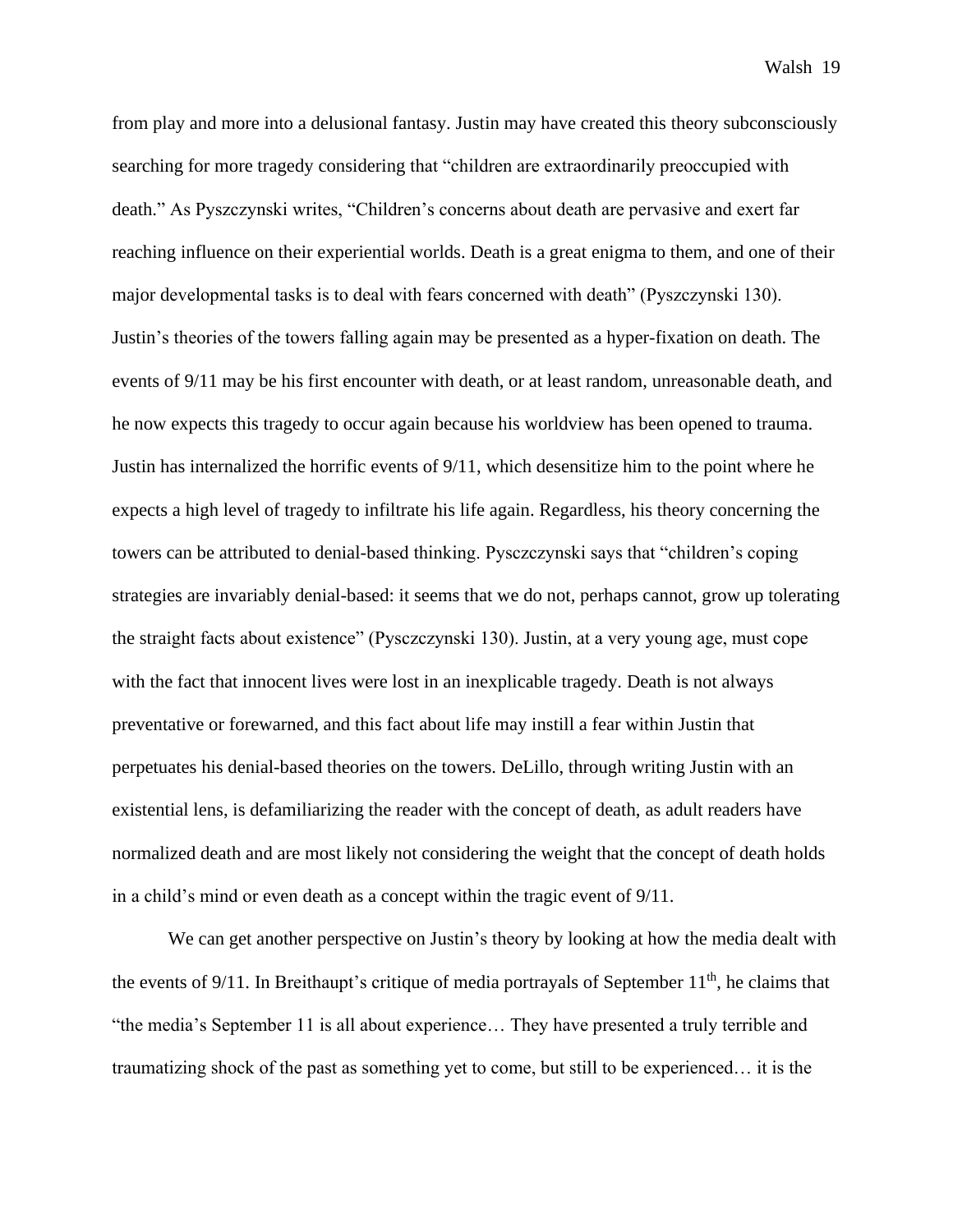experience not of an overwhelming shock, but an experience precisely because it seems to hold something back that is not (yet) experienced" (Breithaupt 74). Justin, though sheltered by his parents, still consumes media surrounding 9/11. These images that challenge his narrowed and juvenile worldview desensitize him to the trauma of 9/11. Seeing images of the towers falling multiple times has created a disordered narrative structure in his mind as to how and when the towers fell. Justin's desensitization, due to media exposure, removes an overarching theme of trauma from his mindset surrounding the event; therefore, feelings of sadness, vulnerability, and grief are absent from his understanding of 9/11. Through Justin's interactions with media, we can see DeLillo further complicating the negative role that media plays in understanding the events of September  $11<sup>th</sup>$ . Justin's narrative framing of the event is disorienting for not only the characters surrounding him but also the readers as well. DeLillo himself is diagnosing the ways that media perpetuate and structure trauma through his motive for writing Justin's theories as misconstrued information, as Justin is subject to the particular ways that media structures our memories and perpetuates trauma.

#### **Memory Impairment and Understanding 9/11**

When thinking about the difficulty of understanding and conceptualizing the mass violence, shock, and grief that 9/11 brought on for American citizens, DeLillo considers the population of citizens who are memory-impaired, and what this event means to them. Several of DeLillo's characters have been diagnosed with Alzheimer's disease; within the novel, Lianne organizes a writing group for Alzheimer's-affected people. For many people with Alzheimer's, memory is a fragmented device in their lives. How do patients with Alzheimer's comprehend a tragedy as large as 9/11, when oftentimes they cannot recall important details to digest the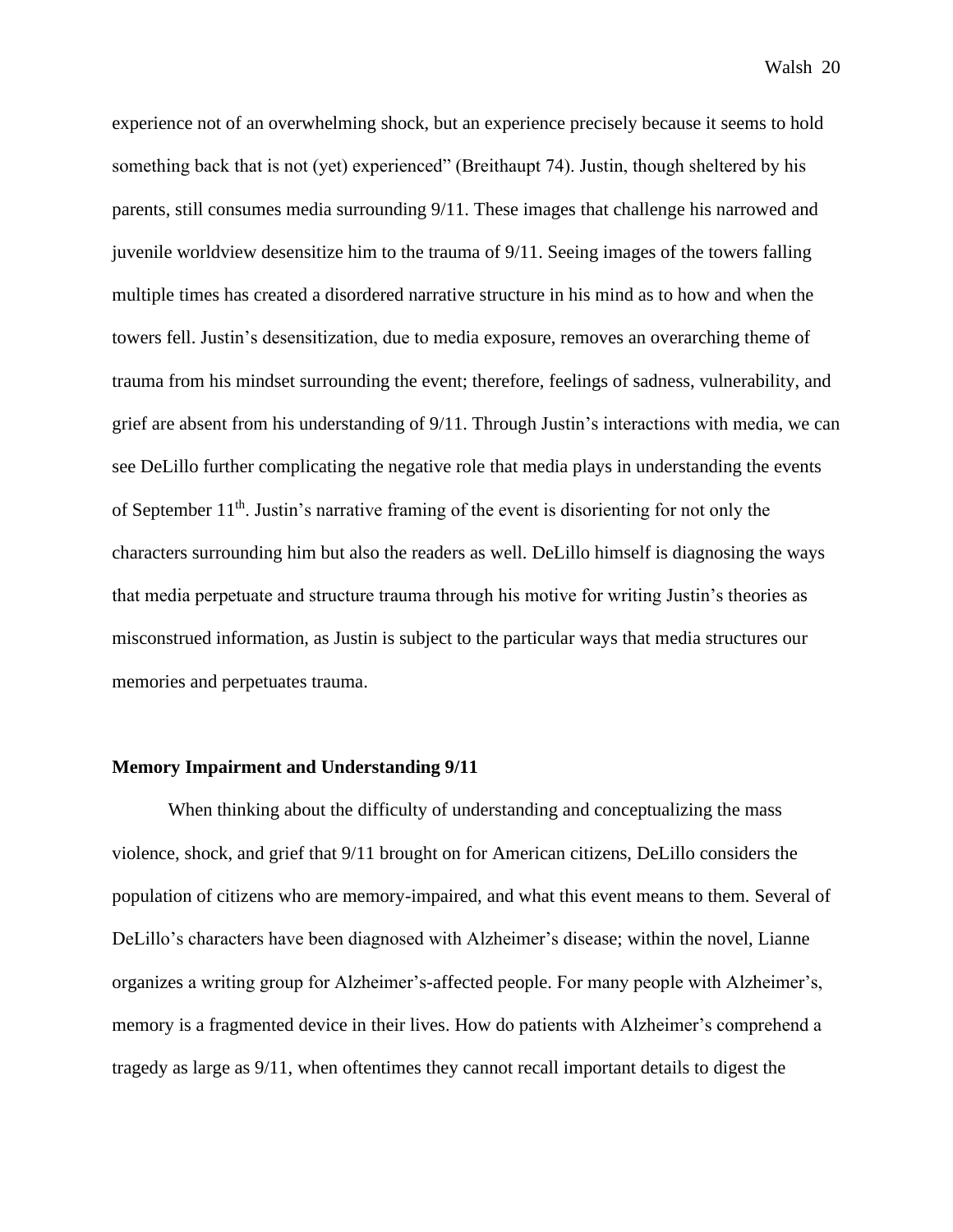information, such as American politics, the significance of the Twin Towers, or even the vast location of New York City? How can they understand grief, the loss of a loved one, national fear, and shock? How do they cognitively map a post-9/11 world? DeLillo sets out to investigate these questions and show readers how traumatic memories diminish over time; therefore, the condition of Alzheimer's represents a temporally compressed version of the collective experience surrounding  $9/11$ .

Due to the nature of the disease, Alzheimer's patients understand the traumatic event of 9/11 differently than characters without Alzheimer's. In the first few writing sessions after September  $11<sup>th</sup>$ , Lianne tries to get the Alzheimer's patients to reflect upon the event through writing, in hopes that the participants will further process the tragic event. Lianne recalls that they "wrote about the planes. They wrote about where they were when it happened… 'I was walking down the street to get my hair cut. Somebody comes running.' 'I was on the crapper. I hated myself later. People said where were you when it happened. I didn't tell them where I was'" (DeLillo 61-62). To these memory-impaired citizens, the easiest way for them to make sense of tragedy is to understand their physical positionality within it, which for the most part is unaffected. They are unaware of the level of tragedy that the world is experiencing at that moment, and they do not understand the political implications and tension surrounding terrorism in the following months after the event. What people with Alzheimer's understand is exactly how they were directly impacted by the event, exemplified through how their day was interrupted by the news. In some ways, their impacted memory prevents them from fully experiencing the trauma that other citizens and survivors experience. In other ways, they are still experiencing trauma but on a different level than people with non-impaired memories. Bizzini offers her theory on DeLillo's creation of these characters when she says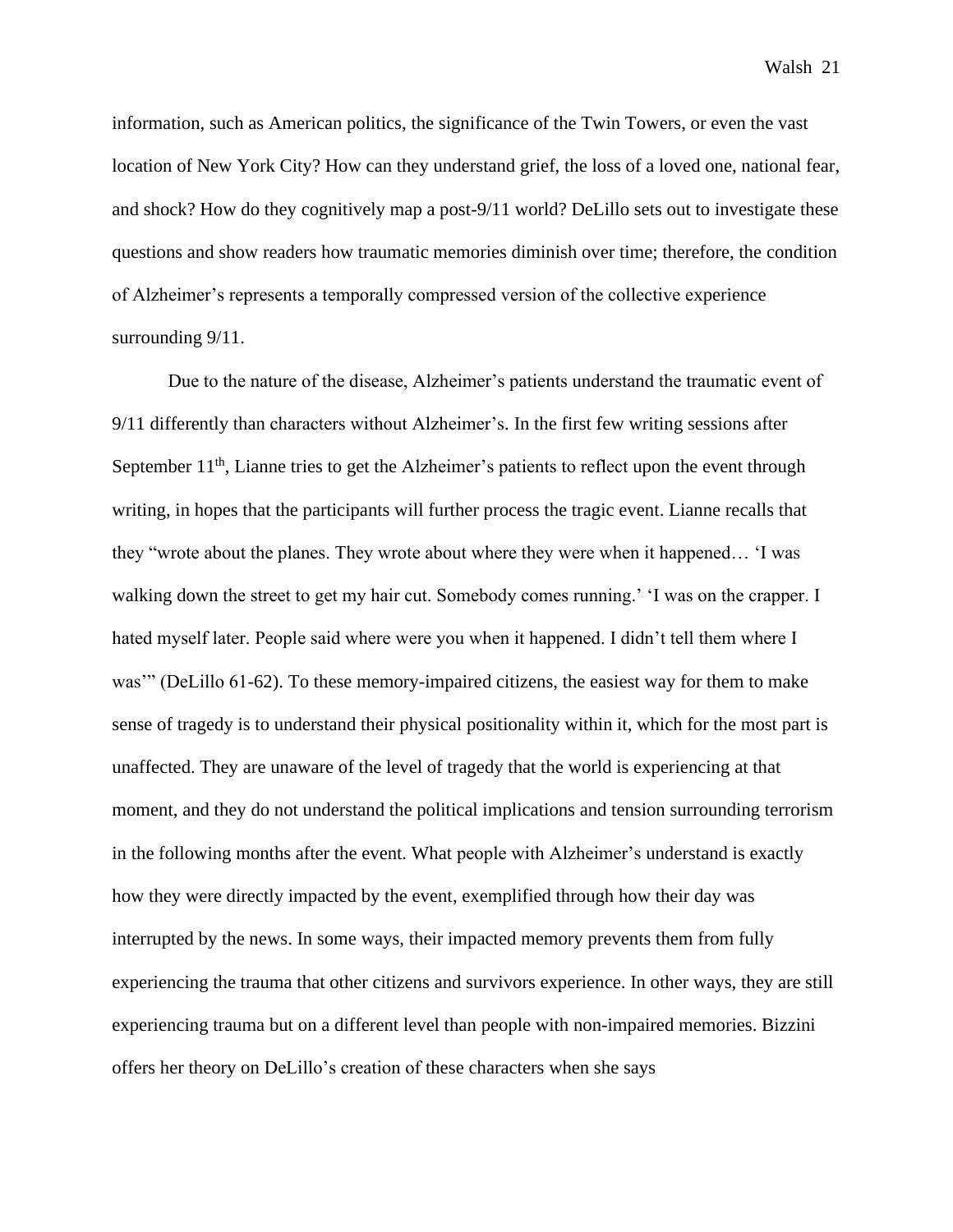The narratives of these people… highlight their struggle against the deterioration of an irretrievably fading perception of self in the painful and unstoppable progression of the disease… These characters fight against Alzheimer's disease and at the same time contradict theorizations of the society of the spectacle, specifically the notion that history and memory are substituted by images and the commodification of culture. (Bizzini 43- 44)

Since these patients are not fully aware of societal nuances such as current media and culture, their understanding of the event of 9/11 is completely different from a person with normative memory patterns. These patients understand the event in the purest form, untouched by media stories circulating or repeated narratives from survivors. Their understanding of the event is from the private sphere: how these citizens experienced the event is exactly how they understand it. There is no public spectacle of 9/11 to people with Alzheimer's. DeLillo continues his commentary on the negative role that media plays in traumatic events, and by introducing these characters, he explores what understandings of trauma might look like without the role of media or circulated images.

These patients' limited memories detail exactly how the event permeates daily lives. The patients are cognizant of the personal implications of 9/11 but fall short of making sense of the event in a global context. One way that we can understand the limiting trauma responses from Alzheimer's patients is what they choose *not* to write about when discussing the event of September  $11<sup>th</sup>$ . Lianne describes resistance when narrating the writing sessions she held in the weeks following the event: "No one wrote a word about the terrorists. And in the exchanges that followed the readings, no one spoke about terrorists. She prompted them. There has to be something you want to say, some feeling to express, nineteen men come here to kill us" (DeLillo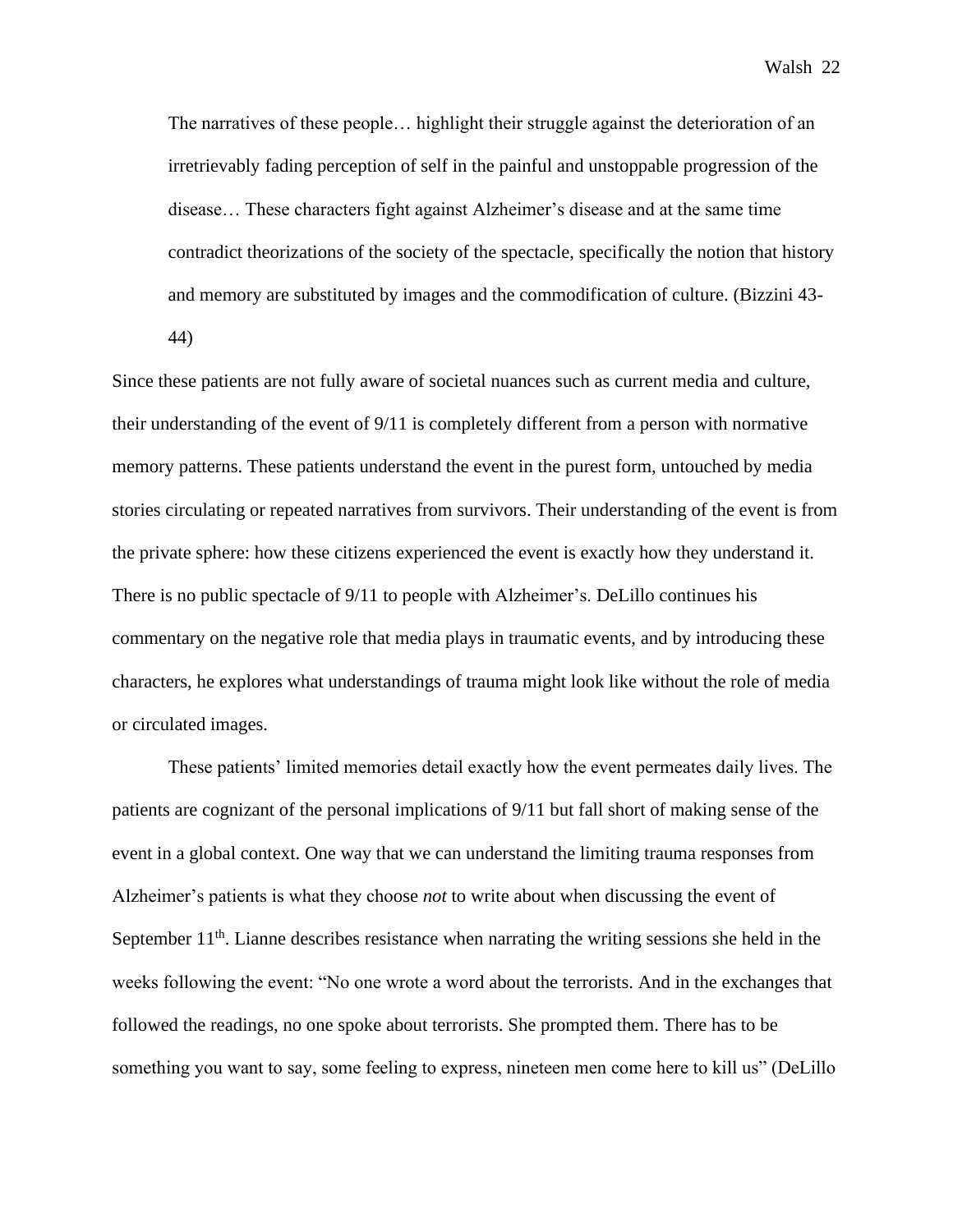63-64). Details about the larger implications of the event do not daunt Alzheimer's patients due to their fragmented worldview as an impediment to their memory. These Alzheimer's patients must fixate on a specific time and place to make sense of the event, as seen in their recollections of where they were on 9/11, and any thinking larger than that can cause a sense of confusion. We can conclude that this thinking is a direct implication of difficulties regarding cognitive mapping. Their post-9/11 cognitive maps cannot expand beyond their daily surroundings, and possibly the people around them depending on their level of memory impairment. Kauffman makes a statement on the role these characters play in a post-9/11 world: "Alzheimer's is a metaphor for the post-9/11 condition. That condition is progressing exponentially: history is receding more and more rapidly from us— along with our will, imagination, and power to anchor it in anything approaching the familiar… We are all, as DeLillo suggests, like the patients in the early stages of the disease" (Kauffman 31). Through DeLillo writing Alzheimer's patients into the main plot of the novel, he comments on the disorientation that these patients feel, and how survivors of 9/11 can resonate with that. DeLillo actively places these characters with Alzheimer's amongst survivors of 9/11 as a way to explore how memory functions differently in times of trauma but has major similarities of disorientation and fragmentation.

#### **The 9/11 Novel and Beyond**

9/11 has had a lasting impact on American citizens and transcends global borders. Memories of 9/11 have inspired artists around the globe, and 9/11 literature is a manifestation of artists and scholars working through the national emotions of the attack and preserving memories on the page. The memorialization of 9/11 on the page can be compared to the functions of a museum, such as the 9/11 Memorial Museum at the One World Trade Center. The 9/11 novel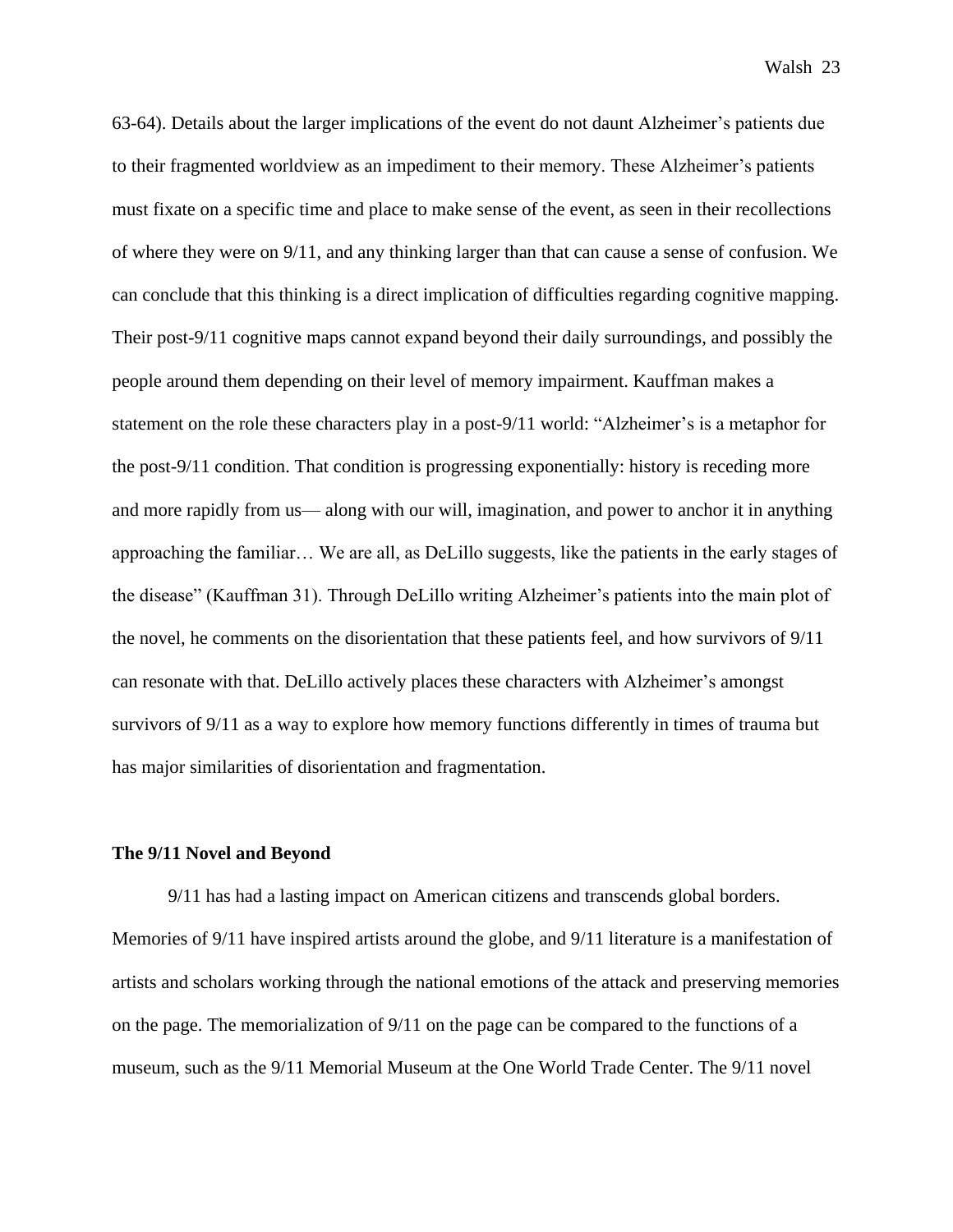that DeLillo writes, amongst others, aims to be a literary tribute to 9/11 that provides representation for survivors and community for families of victims. Additionally, it allows for all citizens to keep memories alive, avoiding involuntary desensitization of memories. These novels, in short, grant people closure or understandings of the event that non-art forms, such as news coverage or the 9/11 Commission Report, cannot bring.

Literature is not alone in this respect. Film, photography, and art all explore the post-9/11 world in ways similar to the 9/11 novel, to make sense of the event or challenge preconceived notions, but film and media take on different forms of presentation than novels. The themes of 9/11 are at the forefront of some art forms that deal with the event, such as the film *Zero Dark Thirty* (2012), or Richard Drew's photograph of "The Falling Man." These art forms deal with the event head-on much like *Falling Man* and *Extremely Loud and Incredibly Close*. These creative landscapes visually explore the grief and violence that 9/11 brought on and attempt to make sense of the event. Some works of art are shaped by 9/11 but aren't directly about the event itself. These media forms deal with 9/11 on a more diluted scale but still interact with the event to portray the shock and grief that permeated American life. The film *Jennifer's Body* (2009) is an example of this: although the plot has virtually nothing to do with the event, the film makes several references to the tragedies of September  $11<sup>th</sup>$ . Media representations, such as this film, explore lasting impacts on American society and make their own subtle commentary on 9/11 trauma and memory. These diluted interactions with 9/11 can be seen in literature as well, as Ottessa Moshfegh's 2018 novel *My Year of Rest and Relaxation* explores 9/11 similarly to *Jennifer's Body*. Through many different art forms that portray the tragedy of 9/11, we can understand these representations of trauma as a way for artists to work through their complicated identities in relation to the event and broadcast to a larger audience messages and themes about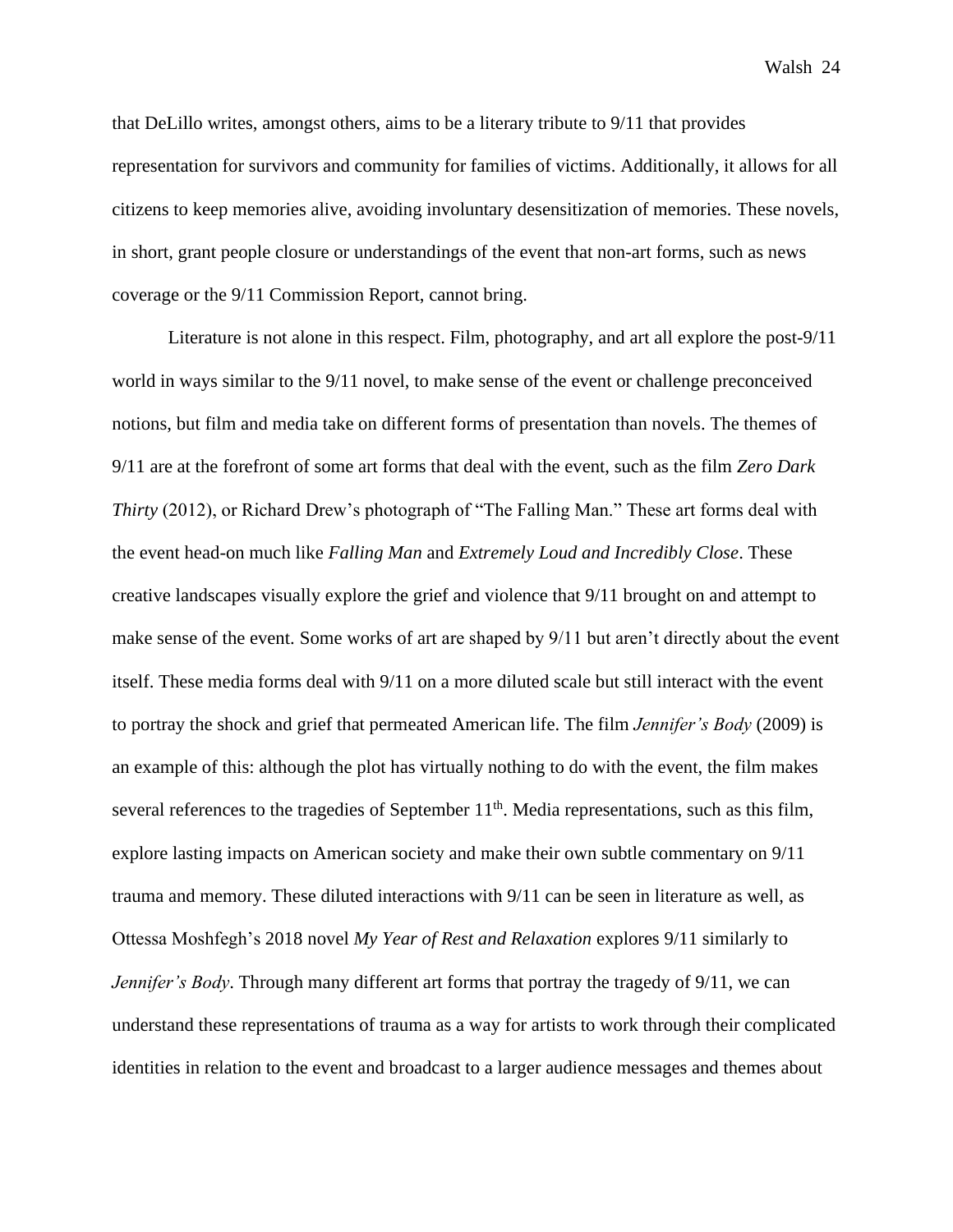the post-9/11 condition. Additionally, the influence of 9/11 on literature, art, and film exemplifies just how widespread the impact of the event was on American life and how raw emotions remain, even decades later.

Don DeLillo's *Falling Man* is an exemplary 9/11 novel that focuses on the aftermath of September  $11<sup>th</sup>$  as a way to understand the largescale tragedy and how American life has been impacted from that day on. DeLillo leans into the lived experiences of the characters to portray these themes through his narration of multiple characters' perspectives. Readers learn from the post-9/11 condition to better comprehend tragedy in a way that isn't overexposed by the media and doesn't rely excessively on overused images and tropes from the event. One of the virtues of the novel is that, although DeLillo does not give us new purchase on the event, as he does not rewrite history or fictionally fabricate the event, he allows for insight into the traumatic experience. DeLillo explores what collective grief looks like on the page within separate narratives that form a cohesive message toward national healing for survivors. He employs literary devices such as fragmentation and disorientation to allow for non-survivor readers to have a better understanding surrounding trauma responses and simultaneously provides a representation of memory restriction for survivors who may be reading. DeLillo gives a voice to the nation that is healing from 9/11, as he puts on the page stories that Americans can relate to and sympathize with in the years that follow the event. DeLillo uses fragmentation and disorientation to explore the nuances of memory function during and after a traumatic event and additionally provide representation for survivors and their complicated identities in a post-9/11 world. Through writing *Falling Man* as a 9/11 novel, DeLillo encapsulates the American memory of 9/11 in all its confusion, resilience, grief, and terror.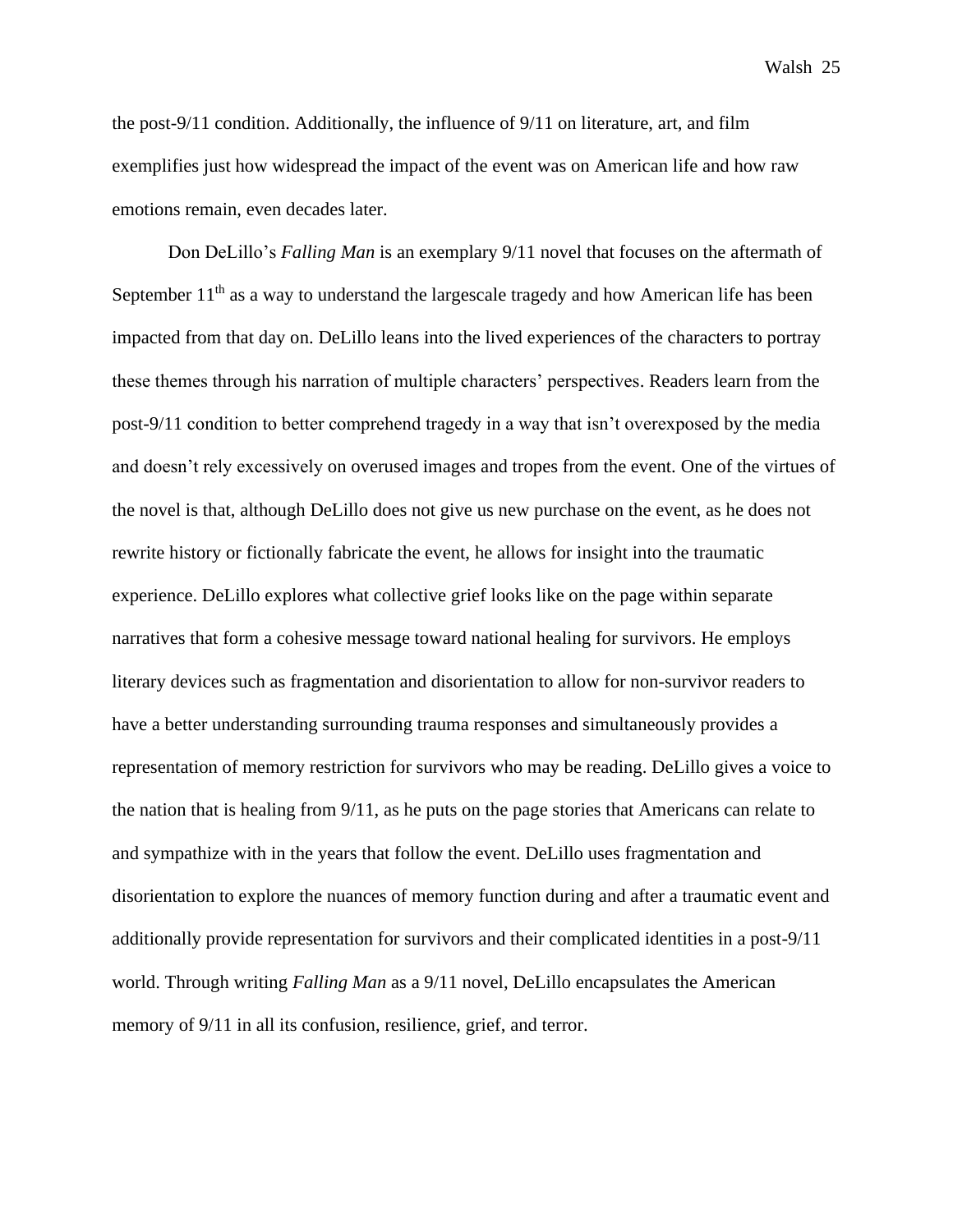# **Works Cited**

- Anker, Elizabeth S. "Allegories of Falling and the 9/11 Novel." *American Literary History*, vol. 23, no. 3, 2011, pp. 463-482.
- Bizzini, Silvia Caporale. "Grieving and Memory in Don DeLillo's *Falling Man*." *Terrorism, Media and the Ethics of Fiction: Transatlantic Perspectives on Don DeLillo*, Edited by Peter Schneck et. al, Continuum International Publishing Group, 2010, pp. 40-50.

Breithaupt, Fritz. "Rituals of Trauma: How the Media Fabricated September 11." *Media Representations of September 11*, Edited by Steven Chermak et. al, Praeger Publishers, 2003, pp. 68-81.

DeLillo, Don. *Falling Man*. Scribner, 2007.

- Gibbs, Alan. "9/11, Collective Trauma, and Postmodernist Responses." *Contemporary American Trauma Narratives*. Edinburgh University Press, 2014, pp. 117-160.
- Grossinger, Leif. "Public Image and Self-Representation: Don DeLillo's Artists and Terrorists in Postmodern Mass Society." *Terrorism, Media and the Ethics of Fiction: Transatlantic Perspectives on Don DeLillo*, Edited by Peter Schneck et. al, Continuum International Publishing Group, 2010, pp. 81-92.
- Jameson, Fredric. *The Cultural Turn: Selected Writings on the Postmodern 1983-1998.* Verso Books, 1998.
- Kauffman, Linda S. "The Wake of Terror: Don DeLillo's 'In the Ruins of the Future,' 'Baader-Meinhof,' and *Falling Man*." *Terrorism, Media and the Ethics of Fiction: Transatlantic Perspectives on Don DeLillo*, Edited by Peter Schneck et. al, Continuum International Publishing Group, 2010, pp. 19-39.

Keeble, Arin. *The 9/11 Novel: Trauma, Politics, and Identity*. McFarland & Co., 2014.